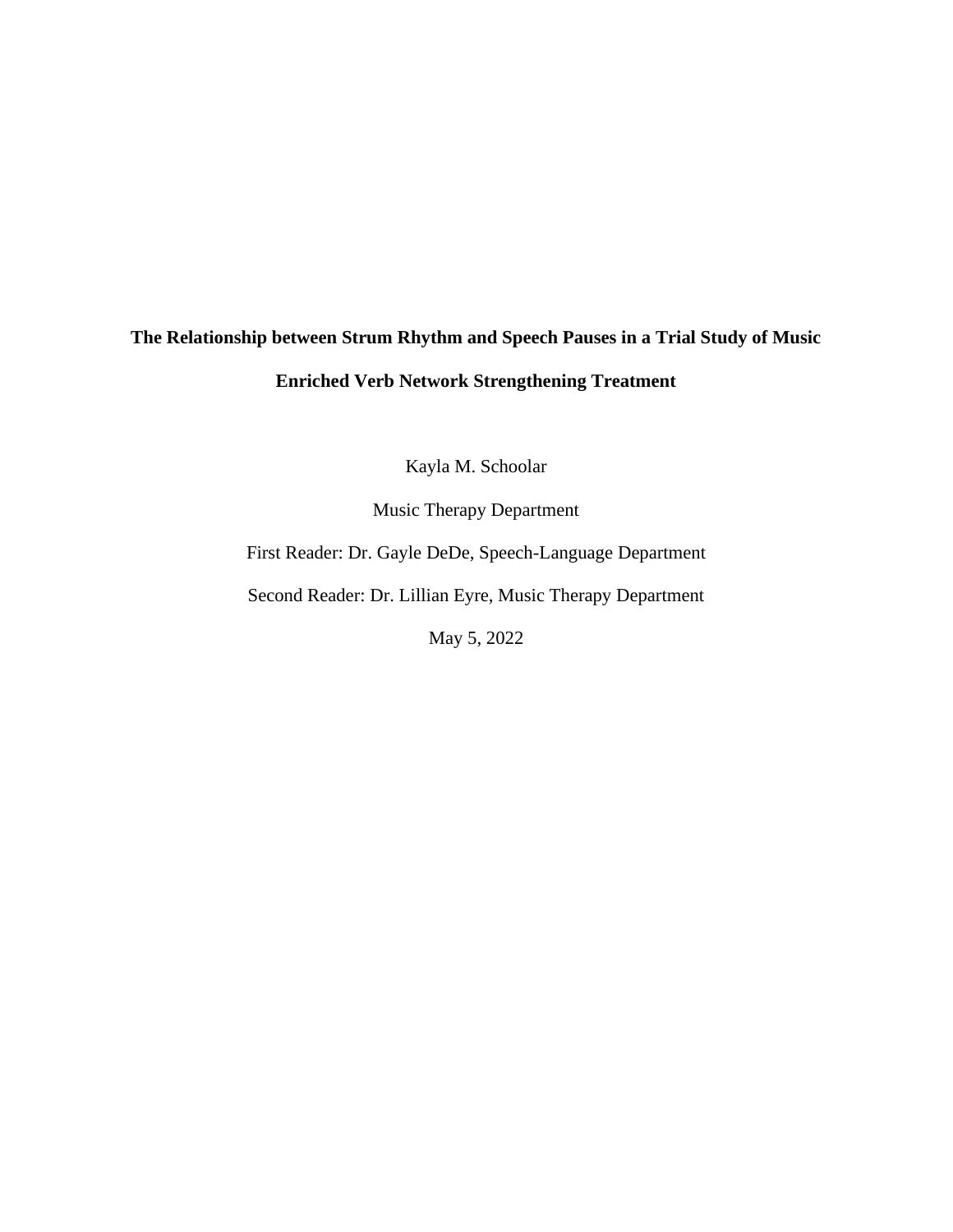#### **Abstract**

Aphasia is a language disorder that may be caused by stroke or traumatic brain injury. Individuals with aphasia (IWAs) may experience difficulties with word finding, reading, auditory comprehension, writing, and/or other speech and language related challenges. Many IWAs receive speech-language therapy to address these issues. One speech-language intervention for this population is Verb Network Strengthening Treatment (VNeST), which focuses on action verbs and related subject-direct object (agent-patient) pairs. Music therapy (MT) has also been used to treat aphasia, exploiting elements common to speech and music such as pitch, rhythm, and prosody to address non-musical clinical goals related to verbal expression.

MeVNeST (Music Enriched Verb Network Strengthening Treatment) is an experimental music therapy treatment currently being investigated by doctoral candidate Jing-Wen Zhang. MeVNeST follows the same steps as traditional VNEST but replaces spoken prompts and responses with improvised singing in the context of live, improvised guitar accompaniment. The purpose of both VNEST and MeVNEST is to improve clients' ability to retrieve common action verbs along with related nouns.

The present study focuses on the relationship between accented beats in the guitar accompaniment of MeVNeST sessions and the duration of pauses before and within client responses to clinician prompts. The goal is to determine whether certain strum patterns are associated with more efficient word retrieval. Two strum conditions were identified: a normative beat (unsyncopated) and a syncopated beat. Fourteen audio samples from Zhang's study were considered: seven from each strum condition, drawn from two study participants. Music and speech data from two of these samples were then coded in Praat and analyzed in Excel.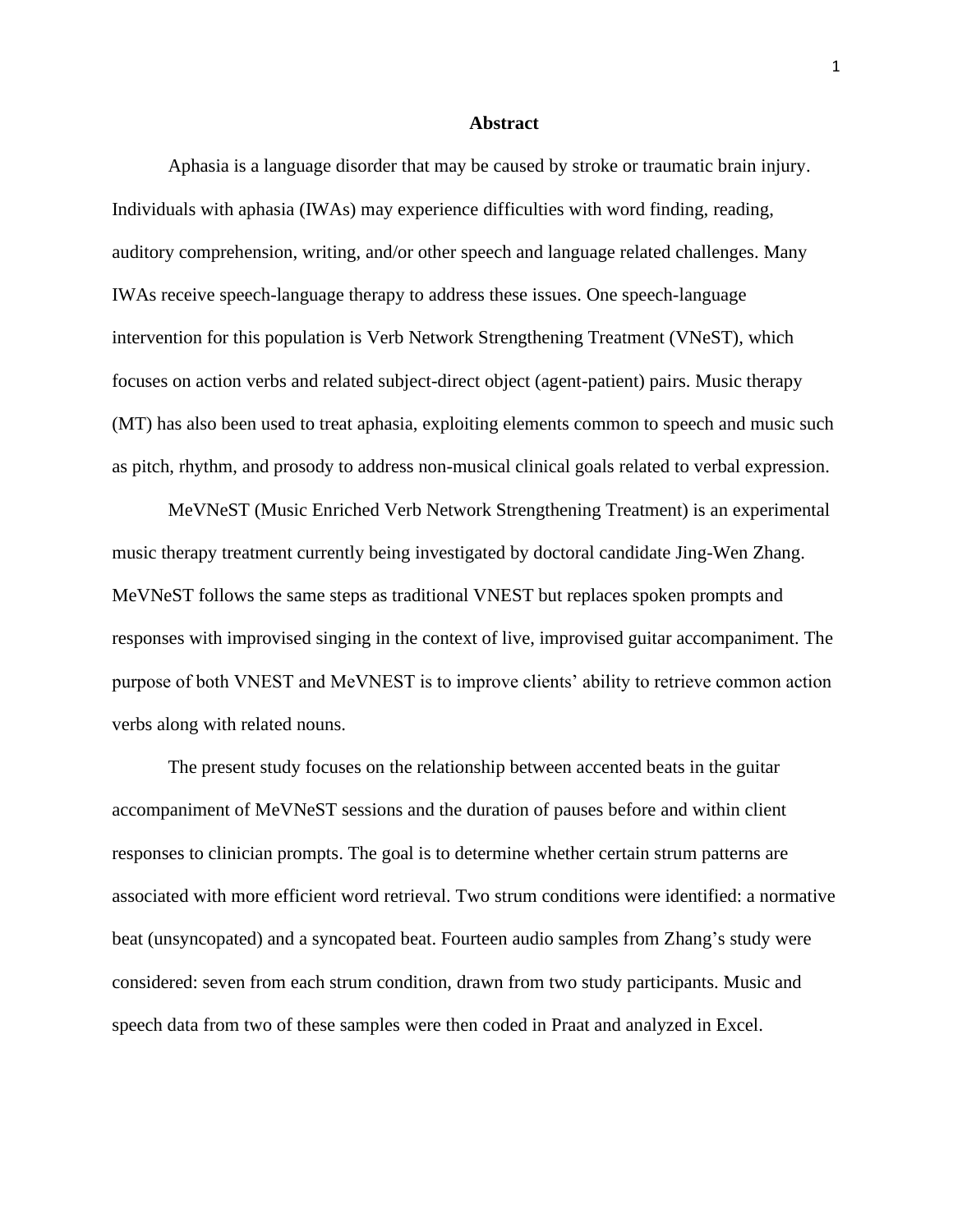Results showed no statistically significant difference between strum conditions for pauses before responses. There was a statistically significant pause duration within responses, with shorter responses being associated with the syncopated strum condition. Future studies should continue to examine how rhythmic musical accompaniment might be used to support and enhance purposeful, fluent speech and to minimize verbal hesitations.

*Keywords:* Music therapy, aphasia, rhythm, neurologic music therapy, speech language therapy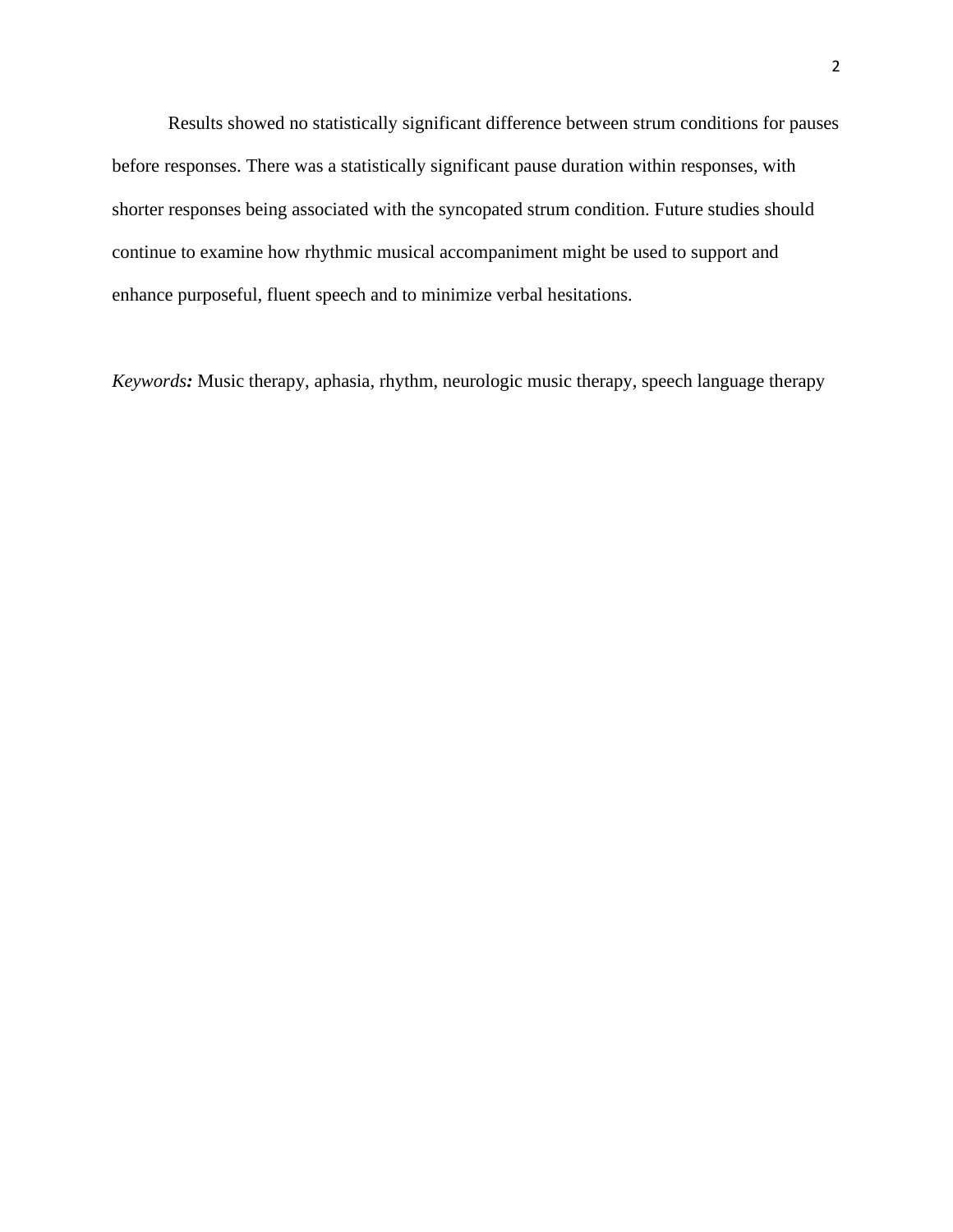#### **Introduction**

According to the National Aphasia Association, aphasia is "an acquired communication disorder that impairs a person's ability to process language but does not affect intelligence. Aphasia impairs the ability to speak and understand others" (National Aphasia Association, n.d.). Over two million people in America experience aphasia (National Aphasia Association, n.d.). Aphasia is often caused by strokes, and as medical technology improves and stroke survival rates increase, the number of individuals with aphasia (IWA) is expected to increase (Lim et al., 2013). IWAs may experience difficulties with word finding, sentence formation, and comprehension of written and spoken language as a result of acquired brain damage (i.e., a stroke or traumatic brain injury). IWAs may also experience *apraxia of speech*, which impacts oral motor planning, or *dysarthria*, a weakening or loss of coordination of the muscles used in speech. Individuals with apraxia may be inconsistent in their word pronunciation and/or articulation, while individuals with dysarthria tend to have quiet, breathy voices (Hobson, 2006).

#### **Literature Review**

## **Treatments**

IWAs may participate in speech therapy to treat aphasia symptoms. The National Aphasia Association mentions several common therapeutic techniques (Davis, 2011). Constraintinduced therapy requires the IWA to practice using an impaired speech or language function without compensatory strategies. For instance, a person who struggles to retrieve (remember and say) verbs may rely on pantomime to communicate their point. Constraint-induced therapy would encourage them to describe the action verbally instead. IWAs may also be given pictures to describe, scripted conversations to practice, and unscripted conversation practice either in support groups with other IWAs or with trained non-aphasic volunteers or therapists.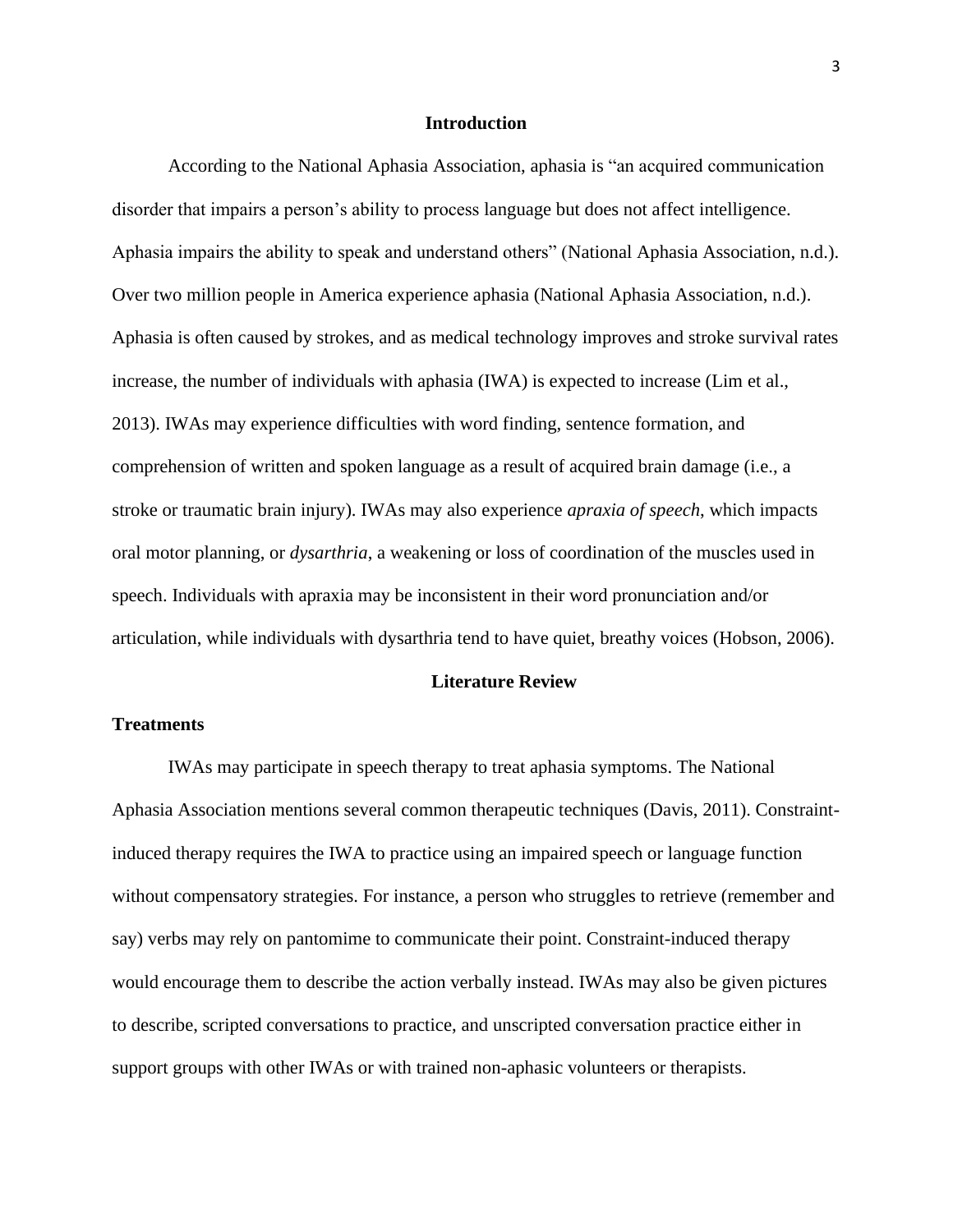## *Music Therapy Treatments*

Some IWAs may also elect to participate in Music Therapy (MT). One particularly common MT method with IWAs is Neurologic Music Therapy (NMT), "a method of music therapy for improving the cognitive, sensory, and motor functions impaired by neurological diseases" (Lim et al., 2013, p. 557). According to Thaut (2014), NMT seeks to use music's ability to stimulate multiple areas and processes in the brain, promoting neuroplasticity. Lee et al. (2018) lists eight standardized NMT techniques for treating aphasia: a) Melodic Intonation Therapy (MIT), Musical Speech Stimulation (MUSTIM), Rhythmic Speech Cuing (RSC), Vocal Intonation Therapy (VIT), Oral Motor and Respiratory Exercises (OMREX), Therapeutic Singing (TS), Developmental Speech and Language Training Through Music (DSLM), and Symbolic Communication Training through Music (SYCOM).

Of these eight, MIT has received considerable attention in aphasia-related literature. MIT involves singing a common phrase or sentence on two notes with a slow rhythm. Accented syllables are sung on a higher pitch and are held for a full beat while unaccented syllables are sung on a lower pitch and held for half a beat. Various strategies such as tapping one hand in rhythm or speaking in unison with the clinician may be initially incorporated and gradually withdrawn until the client is able to sing the phrase or sentence independently (Zumbansen et al., 2014). In a study of three native French-speaking men, all of whom had aphasia, participation in MIT was associated with greater generalizability of trained sentences than were the control condition or engagement in rhythmic speech without melody. MIT may be implemented by both speech-and-language pathologists and music therapists, making it a versatile treatment technique.

Singing is also a common technique used by music therapists with IWAs. Lim et al. (2013) notes that singing may provide IWAs with more time to produce syllables and phonemes.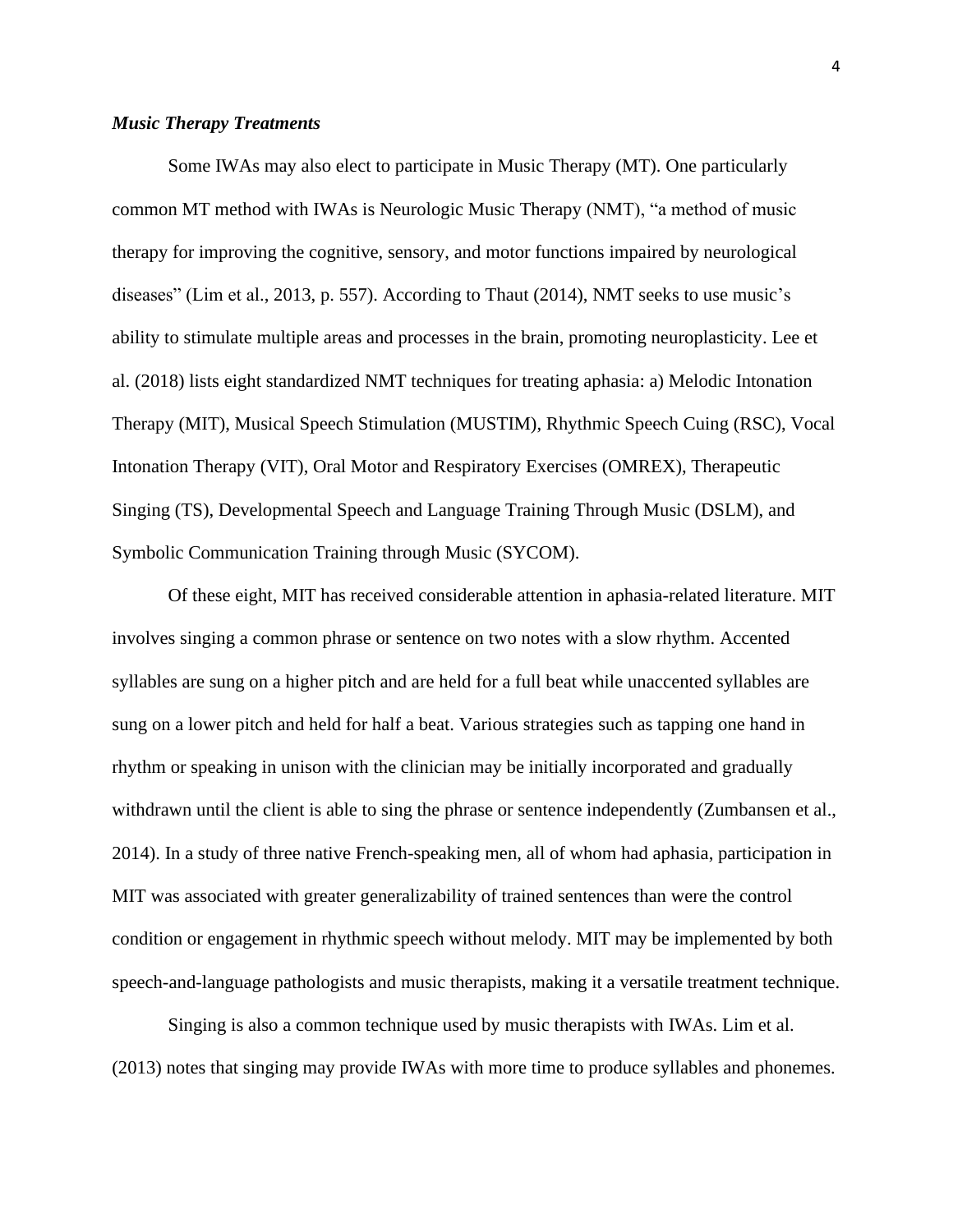Singing may also assist IWAs who experience dysarthria along with aphasia, since it requires breath support, the ability to produce a variety of pitches, and may be used to increase vocal intensity (Hobson, 2006).

## *Importance of Rhythmic Elements*

Although the melodic component of music is important to the use of music therapy with IWAs, a growing body of research is focusing on rhythm as an impetus for speech improvement (Lee 2018). A study by Zumbansen et al. (2014) argues that the combination of pitch and rhythm is responsible for MIT's efficacy, since participants showed greater improvement following MIT than following unpitched rhythmic speech interventions. Stahl et al. (2011) asserts, however, that of these two factors, rhythm is the more important. In a study of seventeen IWAs in Berlin, Germany, pitch by itself was not found to have an effect on speech production, whereas rhythmic speech supported the correct production of spoken syllables, especially among participants with damage to the basal ganglia. According to Stahl (2011), then, singing is primarily helpful because it is "rhythm in disguise" (title)—an enjoyable way of rhythmically structuring speech.

The Sound Envelope Processing (SEP) hypothesis posited by Fuji and Wan (2014) also points to rhythm as a key element of effective speech, arguing that entrainment to a pulse may stimulate the neural networks central to speech and communication. Based on this stance, they suggest aphasia as one of the diagnoses that might benefit from a rhythm-based therapy. This focus on rhythmic entrainment is part of the theoretical framework of NMT (Thaut 2015). Entrainment is the phenomenon in which two systems' motion or frequency synchronize with each other; a musical example of this would be the tendency of persons listening to or playing music together to move, play, or sing in unison.

## **Music Therapy Foundational Study**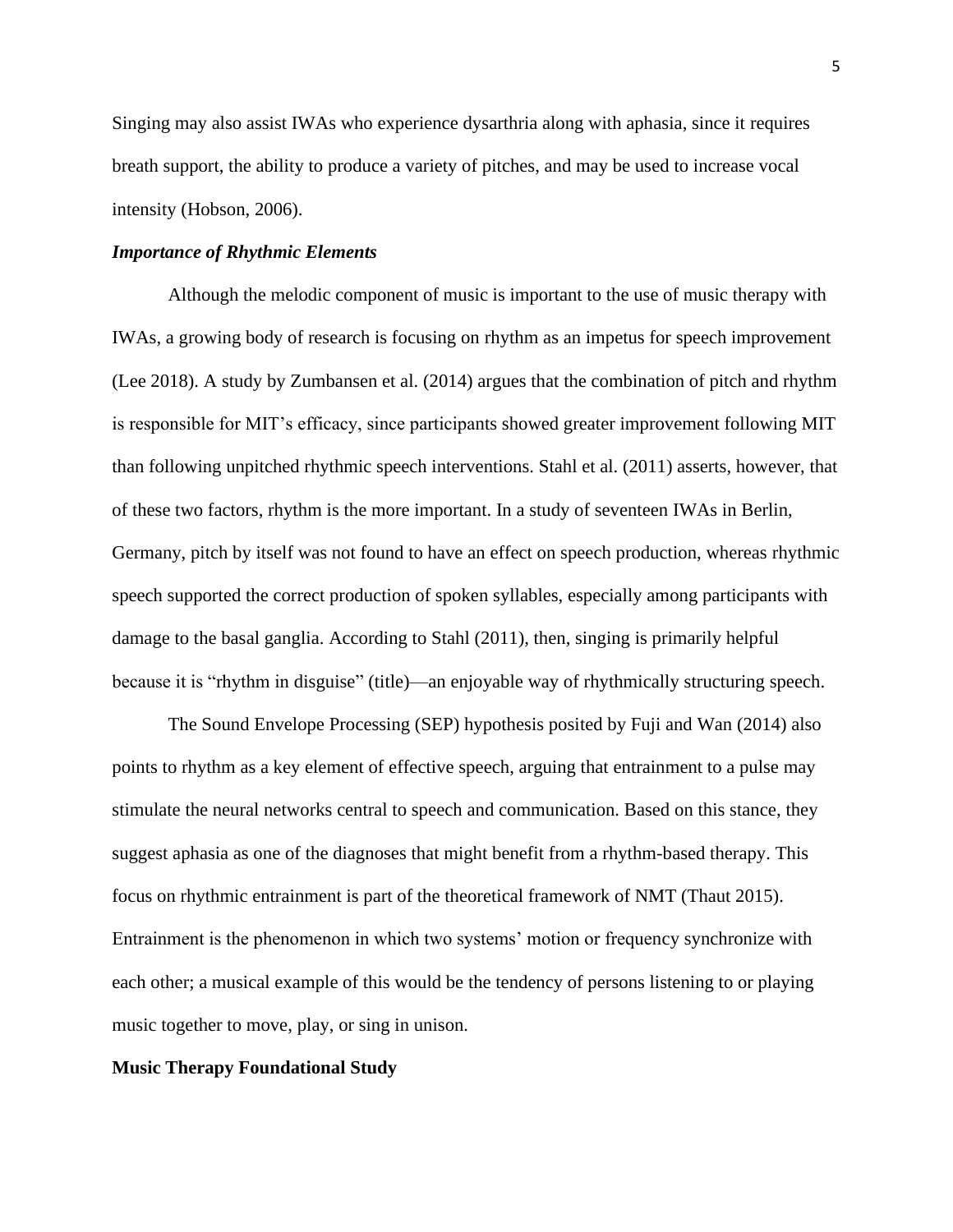Verb Network Strengthening Treatment (VNeST) is a multi-step intervention used by speech-language pathologists to promote IWAs' ability to retrieve common action verbs as well as associated subjects (agents) and direct objects (patients). During a VNeST session, clients are shown three cards labelled *who, what,* and *\*verb in question* \*. The clinician prompts the client by asking "Who might throw something?" or "Who sews what?" and helps the client to generate several agent-patient pairs. The pairs are written out as the client says them. Once several pairs have been chosen and written down, the client reads them aloud—with help from the clinician if needed—and chooses one scenario to expand by asking *where, when,* and *why* questions. For instance, "The grandmother sews the shirt *in the living room/ after dinner/ because it has a hole in it.*" Again, responses are written down and the client is asked to read the full sentence. All written materials are then removed, and the client is asked to listen to a series of sentences using the verb in question and to decide if the verb is used correctly or incorrectly (i.e., agent or patient is inappropriate or agent and patient are reversed). After completing this task, the clinician asks the client which verb they have been working on. Finally, the client repeats step one (generating agent-patient pairs) without cues until they are unable to think of any more pairs. Depending on the length of the session, this process may be repeated for several verbs (Edmonds, 2018).

Music Enriched Verb Network Strengthening Treatment (MeVNeST) is an experimental treatment based on VNeST (Zhang, dissertation in progress). MeVNeST follows the same steps as a traditional VNeST session, but with an additional musical element. Rather than relying on spoken dialogue between a speech-language pathologist and the participant, the co-facilitating music therapist provides an improvised accompaniment on guitar and asks the client to generate a short, wordless melody. Prompts and responses are then sung using this melody. The music therapist uses common harmonic progressions to cue responses. For instance, when asking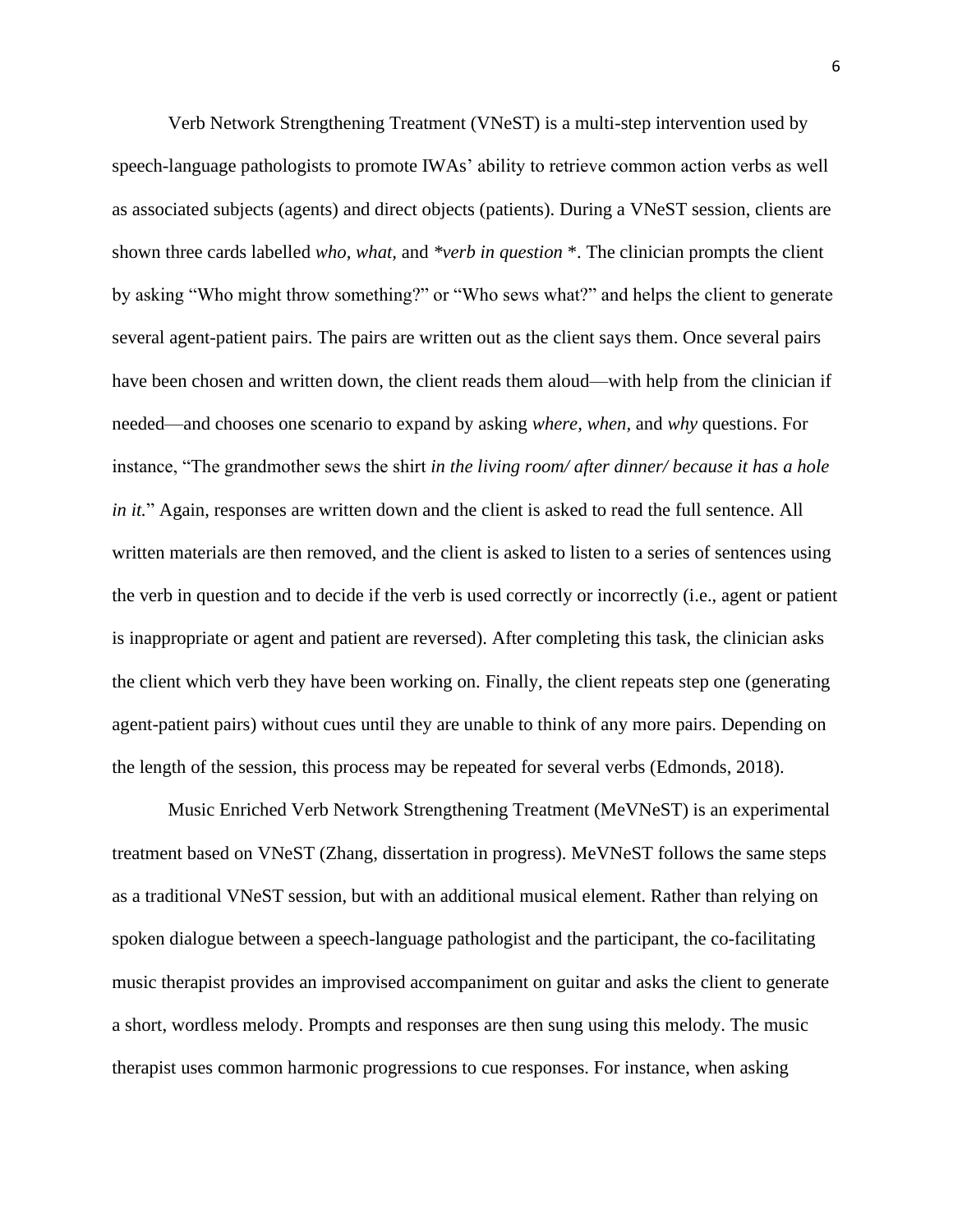"Which verb are we working on?" the music therapist plays a dominant chord, the musical equivalent of an expectant expression, and then resolves to a tonic chord, the musical equivalent of a closure or resolution, as the client names the verb.

## **Purpose**

This study seeks to examine the relationship between the rhythm of the guitar accompaniment during MeVNeST sessions and the duration of pauses before and within client responses. Pauses may indicate that an IWA is struggling to generate a response. Pauses may occur before a response (i.e. an IWA hesitates before beginning to speak) or within a response (i.e. an IWA pauses between words in a phrase or sentence or pauses within a word).

Rhythm can be used to structure and support speech production during music therapy with IWAs. Existing MIT protocols demonstrate precedent for the use of a steady metronomic beat in conjunction with rhythmic speech. Phenomenologically, the predictability of steady quarter notes may provide an organizational framework for speech production while demanding less of an IWA's attention than a syncopated rhythm would.

The long-term goal of this work is to understand the practical use of rhythm in music therapy with IWAs and to determine whether different rhythms are associated with greater treatment effects. Knowledge of which rhythms, if any, are most conducive to smooth speech production would allow music therapists who work with these clients to provide better-informed, more effective treatment tailored to their clients' unique speech and language needs.

In order to examine the relationship between accompaniment rhythm and participant speech fluency (as measured by pause duration), this study posited the following questions:

1. Does pause duration before participant responses differ with strum condition (normative vs. syncopated)?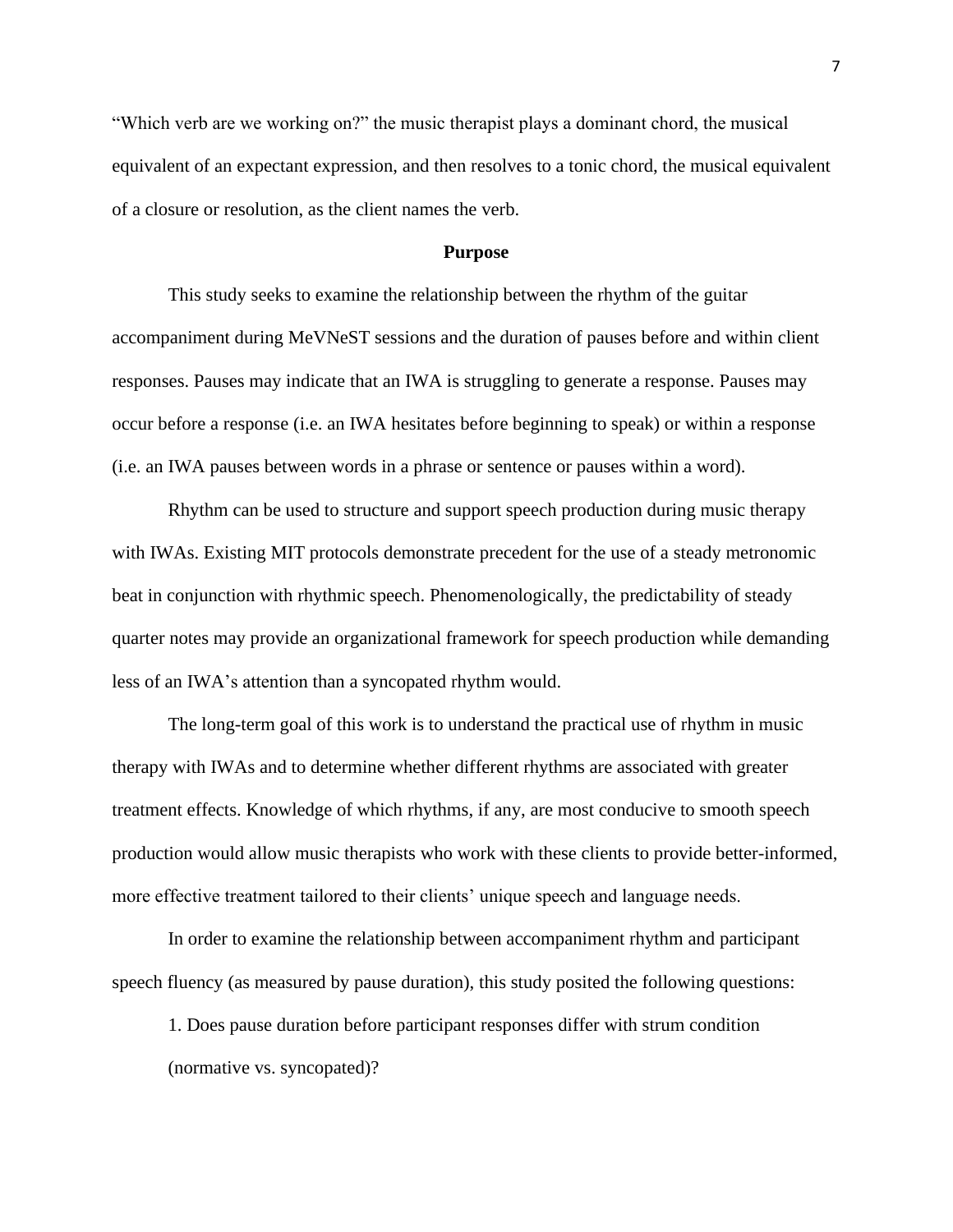2. Does pause duration within participant responses differ with strum condition (normative vs. syncopated)?

3. Does pause duration before participant responses change over the course of treatment?

4. Does pause duration within participant responses change over the course of treatment?

The present study was designed to permit examination of treatment effects over time. However, data coding and analysis focused on one sample from each strum condition to evaluate the feasibility of the coding method. Thus, the present paper focuses on questions 1 and 2.

The hypothesis of this study is that a normative strum pattern characterized by greater predictability and less syncopation will be positively related to shorter pause durations, both before and within responses.

## **Methods**

## **Participants**

IRB approval for this study was granted by Temple IRB, and all participants provided informed consent. Two participants were selected from Zhang's study (dissertation in progress). Zhang studied four White males over age fifty with moderate to severe aphasia following a stroke. All participants were in the chronic stage of aphasia (over one year since onset) and presented with relatively intact auditory comprehension. Participants also exhibited agrammaticism (i.e., omitting verbs and important function words such as prepositions). Two participants (P1 and P2) participated in a combination of VNeST and MeVNeST sessions (seven and seven), and the other two (P3 and P4) participated only in MeVNeST sessions (fourteen total). Data for this study were drawn from P3 and P4's sessions.

In order to compare the fluidity of speech (as measured by the duration of pauses within participant responses) at the beginning and end of the MeVNeST treatment period, a substantial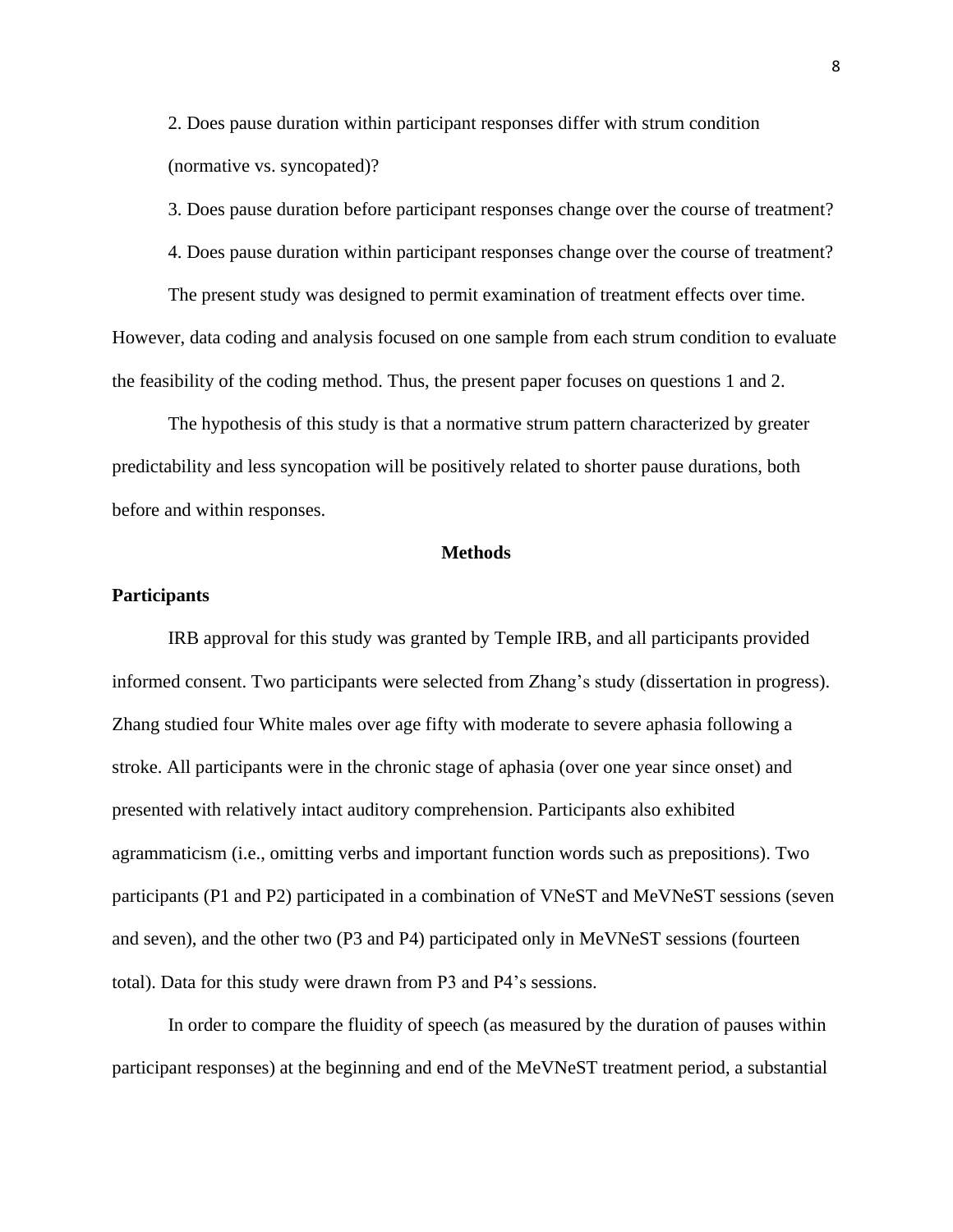amount of time was needed between the initial and final MeVNeST sessions. A sizable number of sessions was also needed to identify multiple instances of each strum condition per participant. For these reasons, samples were drawn only from sessions with P3 and P4, who participated in fourteen MeVNeST sessions each. P1 and P2 participated in only seven MeVNeST sessions, which was not enough time to influence speech fluidity and did not provide a large enough pool from which to draw samples of the critical strum patterns.

## **Sample Selection**

Because Step 1 of the MeVNeST procedure (generating agent-patient pairs) required the most independently generated speech from the participants, samples for analysis were selected from this step. Before defining strum conditions or choosing samples, the author reviewed the video recordings of fourteen sessions with P3 and P4's (see Table 1 on p. 12) and transcribed the guitar strum pattern during Step 1 of each verb. Participants typically trained 3-5 verbs per MeVNeST session, so a total of 53 samples were transcribed from the fourteen sessions.

Based on these transcriptions, two strum conditions were identified: a normative condition (Strum 1) and a syncopated condition (Strum 2). Strum 1 was defined as a strum in four-four time (four beats per measure) with a downstroke on every quarter note beat, regardless of where the accented beats fell. The strum needed to be steady and predictable, with no displaced beats. Strum 2 was defined as a strum in four-four time that had a displaced third beat, preferably with no other syncopations. The strum needed to be consistent while maintaining a sense of syncopation on the displaced third beat.

These two strums were chosen for their respective predictability. Traditionally, steady quarter notes are considered the default in four-four time. Listeners instinctively expect to hear a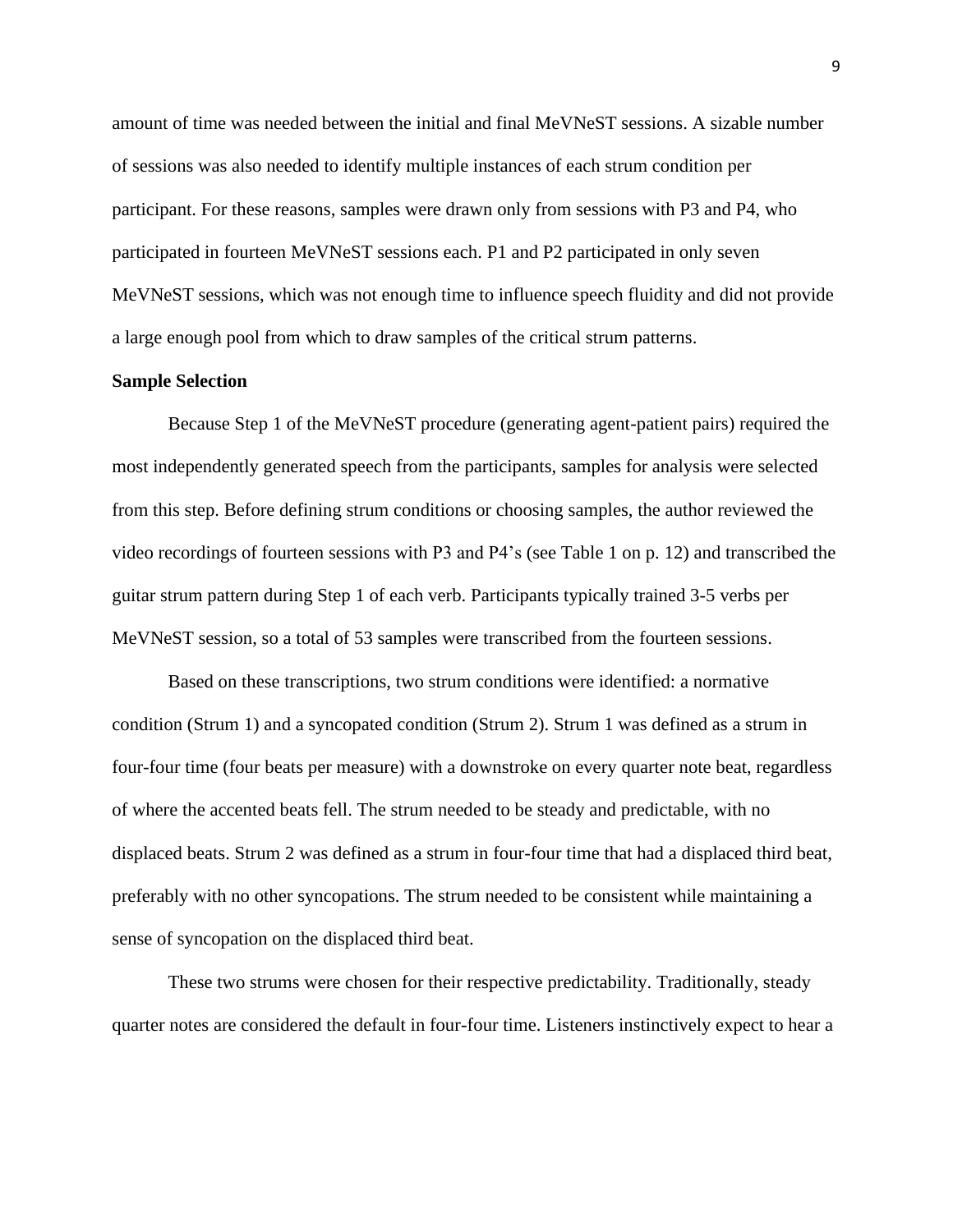stroke on each beat. Syncopation subverts this expectation, disrupting the predictability of the music and creating a jarring emphasis on the displaced beat (Fig. 1).

## **Fig. 1**

## *Comparison of Strum Conditions and Variations*



Note: Tenuto  $\lceil - \rceil$  markings show the four basic beats of each measure. Accent  $\lceil > \rceil$  markings show Strum 2's displaced third beat. A continuous quarter note rhythm (identical to the basic Strum 1 rhythm) has been provided for reference.

In choosing samples for analysis, sessions were divided into four blocks: Block 1 (sessions 1-4), Block 2 (session 5-7), Block 3 (sessions 8-10) and Block 4 (sessions 11-14). To compare pause duration over time, an equal number of samples were chosen from Blocks 2 and 4. No samples were chosen from Block 1 under the assumption that participants were adjusting to the treatment format. To maximize time between earlier and later samples, no sessions were chosen from Block 3. Two samples were chosen per client, strum condition, and session Block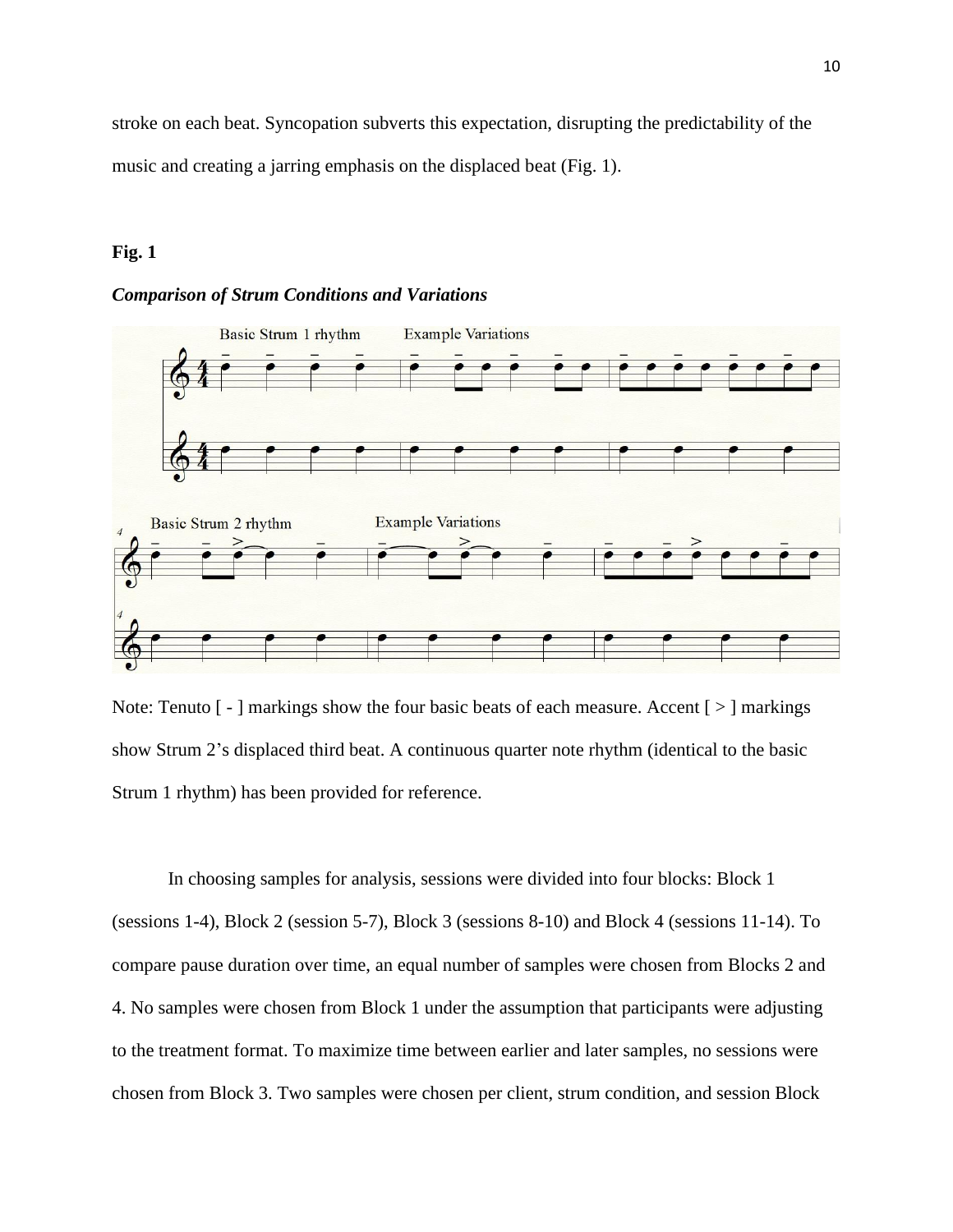for a total of fourteen samples. Ideally, sixteen samples would have been chosen, but only one satisfactory example of Strum 1 was found for P4 in Block 2, and only one satisfactory example of Strum 2 was found for P3 in Block 4 (See Fig. 2).

## **Table 1**

|                | <b>Block 1</b>   |                |                |                    | <b>Block 2</b>  |                    |                 | <b>Block 3</b>   |           | <b>Block 4</b>    |                    |                    |    |    |
|----------------|------------------|----------------|----------------|--------------------|-----------------|--------------------|-----------------|------------------|-----------|-------------------|--------------------|--------------------|----|----|
| <b>Session</b> | $\mathbf{1}$     | $\overline{2}$ | $\overline{3}$ | $\overline{4}$     | 5               | 6                  | $\overline{7}$  | 8                | 9         | 10                | 11                 | 12                 | 13 | 14 |
|                | Too early in     |                |                |                    | Early treatment |                    |                 | No samples       |           | Late treatment    |                    |                    |    |    |
|                | treatment-no     |                |                | samples            |                 |                    | drawn from this |                  |           |                   | samples            |                    |    |    |
|                | samples drawn    |                |                |                    |                 |                    |                 | block to provide |           |                   |                    |                    |    |    |
|                | from this block. |                |                |                    |                 |                    | space between   |                  |           |                   |                    |                    |    |    |
|                |                  |                |                |                    |                 |                    |                 |                  |           | earlier and later |                    |                    |    |    |
|                |                  |                |                |                    |                 |                    |                 |                  | samples.  |                   |                    |                    |    |    |
| Participan     |                  | 0 samples      |                |                    |                 | Total of 4 samples |                 |                  | 0 samples |                   |                    | Total of 3 samples |    |    |
| t3             |                  |                |                | Strum 1:2          |                 |                    |                 |                  |           | Strum 1:2         |                    |                    |    |    |
|                |                  |                |                |                    | Strum 2:2       |                    |                 |                  |           |                   |                    | Strum $2:1$        |    |    |
| Participan     |                  | 0 samples      |                | Total of 3 samples |                 |                    | 0 samples       |                  |           |                   | Total of 4 samples |                    |    |    |
| $t\,4$         |                  |                |                | Strum $1:1$        |                 |                    |                 |                  |           | Strum 1:2         |                    |                    |    |    |
|                |                  |                |                | Strum 2: 2         |                 |                    |                 |                  |           |                   | Strum 2:2          |                    |    |    |

## *Block and Sample Divisions*

A full analysis of all fourteen samples would be outside the scope this study due to time limitations. Instead, two samples from Block 2, one from each strum condition, were selected for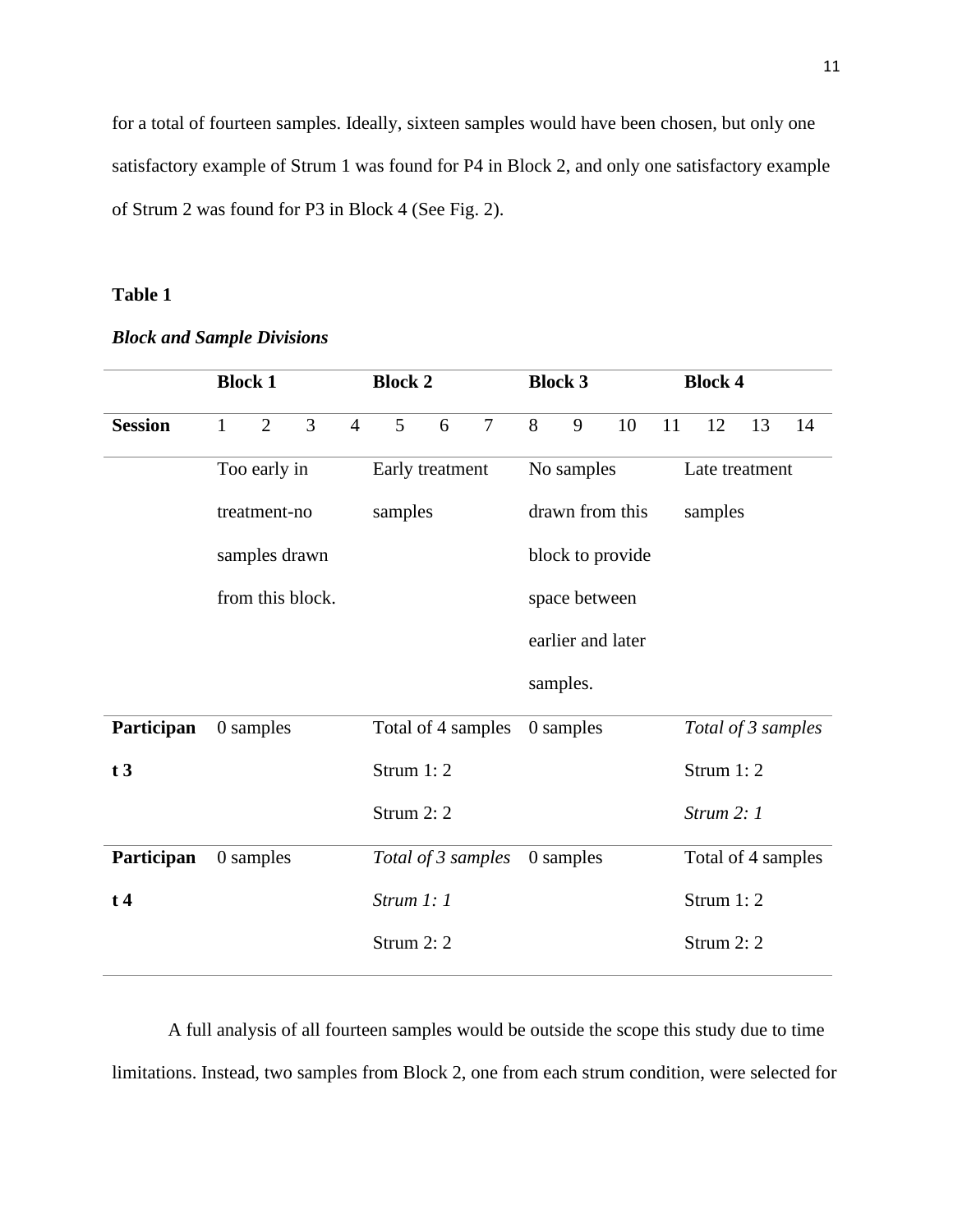close analysis. These samples were chosen because of how faithful the guitar rhythm in each was to the established strum conditions (Fig. 2, 3).

## **Fig. 2**

## *Strum 1: Transcription Examples of Guitar and Dialogue*





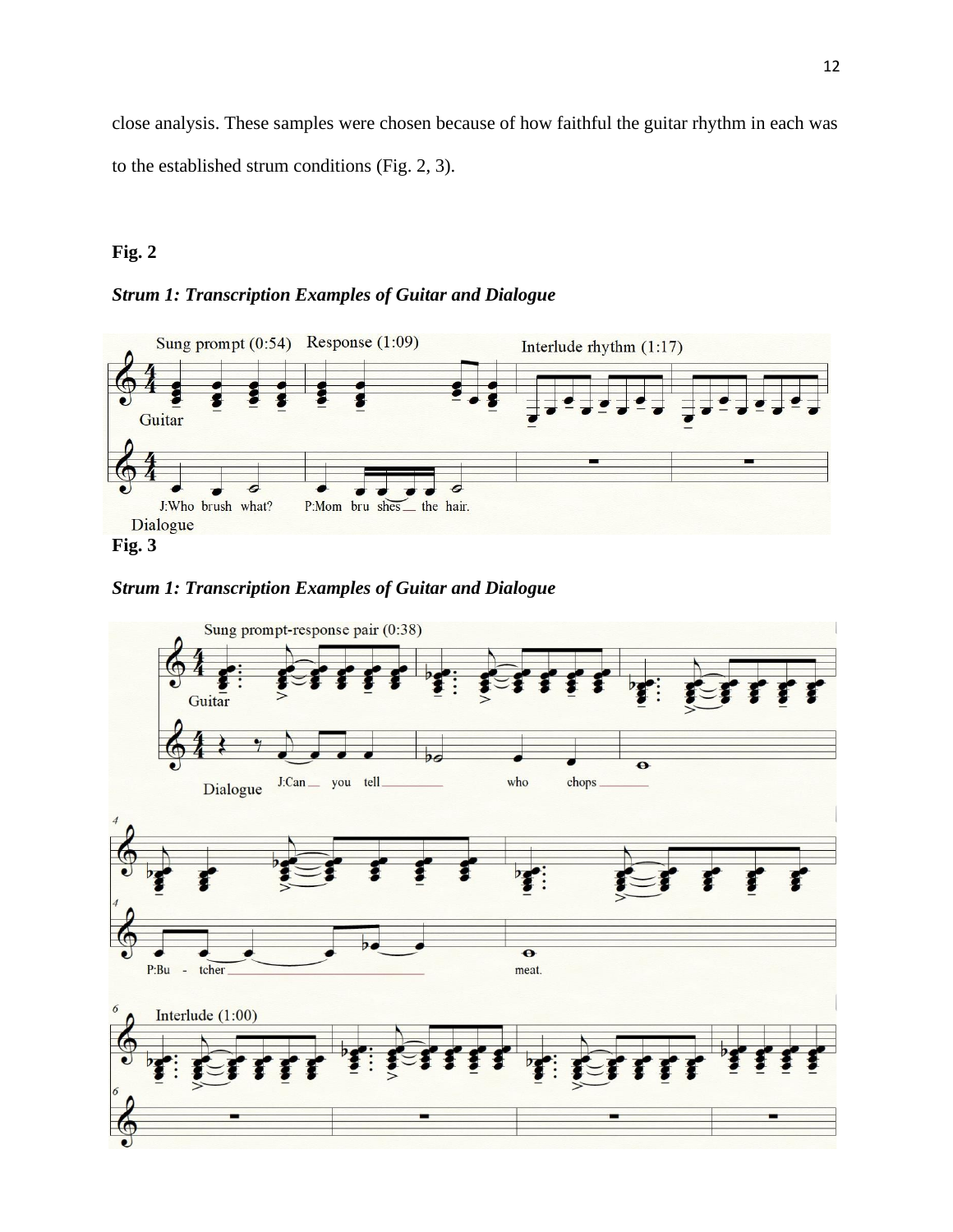## **Coding and Data Analysis**

Samples were coded in the computer program Praat (Boersma and Weenink, 2021), which allows for annotation of audio files. Four annotation tiers were used: *Transcript, Music, Categories*, and *Notes*. The *Transcript* tier contained a direct audio transcription, including silences and filler sounds. The *Music* tier included a running description of the guitar rhythm, noting any inconsistencies and changes. Expected entrances were also noted here (i.e., the point at which the participant would be expected to begin singing). The *Categories* tier contained an analysis of the transcript data. Pauses, filler sounds, prompts, and responses were noted here. Any perceptible silence before a participant response or within a participant response was considered a pause. A full list of coding abbreviations and definitions in included in Appendix A. The *Notes* tier housed miscellaneous observations that clarified information in the other tiers.

## **Fig. 3**



## *Example of Praat Coding System*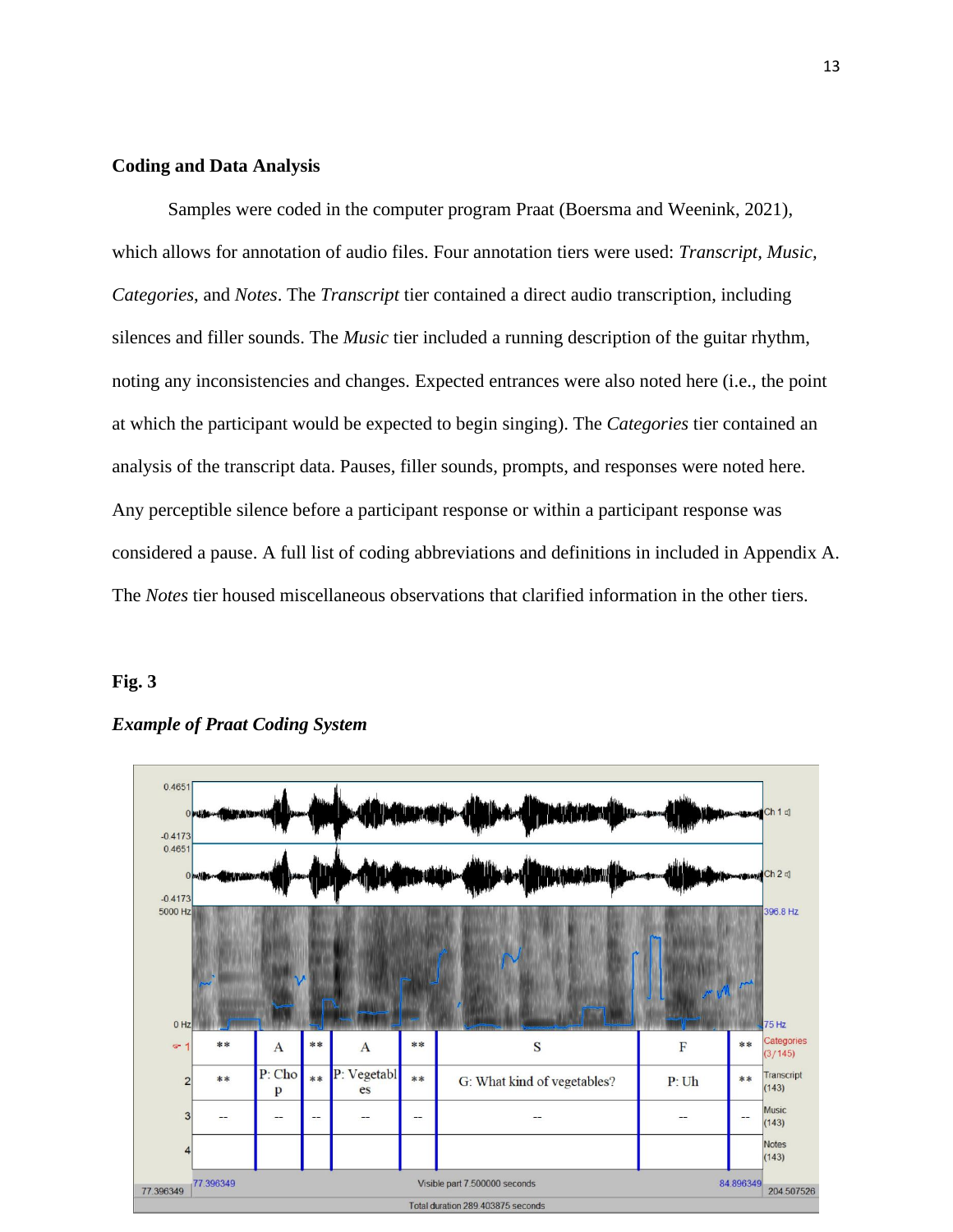Note: This figure shows an example of how the coding tiers were laid out in Praat. Not all coding terms appear here. For a full explanation of coding terms, see the Appendix.

Textgrid data was imported into Excel. Pauses were measured from the offset of a clinician prompt or participant response to the onset of the following participant response (pause before response) and from the offset of one word in a participant response to the onset of the next word (pause within response). Filler sounds were considered pauses. All other participant responses, whether MeVNeST responses or otherwise, were considered content words, and pauses were measured from their off/onset timestamps. In cases where there was no silence between participant words or between clinician and participant responses, a value of zero (0) was assigned. The mean and standard deviation of each type of pause (before or within response and for each strum condition) was calculated, as well as the standard deviation. Pause duration between and within responses were analyzed in separate t-tests.

#### **Results**

The normative Strum 1 sample lasted 371 seconds (6.2 minutes). In that time, the participant generated five pairs for an average of one pair every 74 seconds. The syncopated Strum 2 sample lasted 283 seconds (4.7 minutes), and the participant generated four pairs for an average of one pair per 71 seconds.

The mean pause length for the Strum 1 (normative) sample was 3.888 seconds before responses with a standard deviation of 4.065 seconds and 1.427 seconds within responses with a standard deviation of 2.73 seconds. The median pause length before responses was 2.435 seconds, and the median pause length within responses was 0.381 seconds. For the Strum 2 (syncopated) sample, the mean pause length before responses was 6.214 seconds with a standard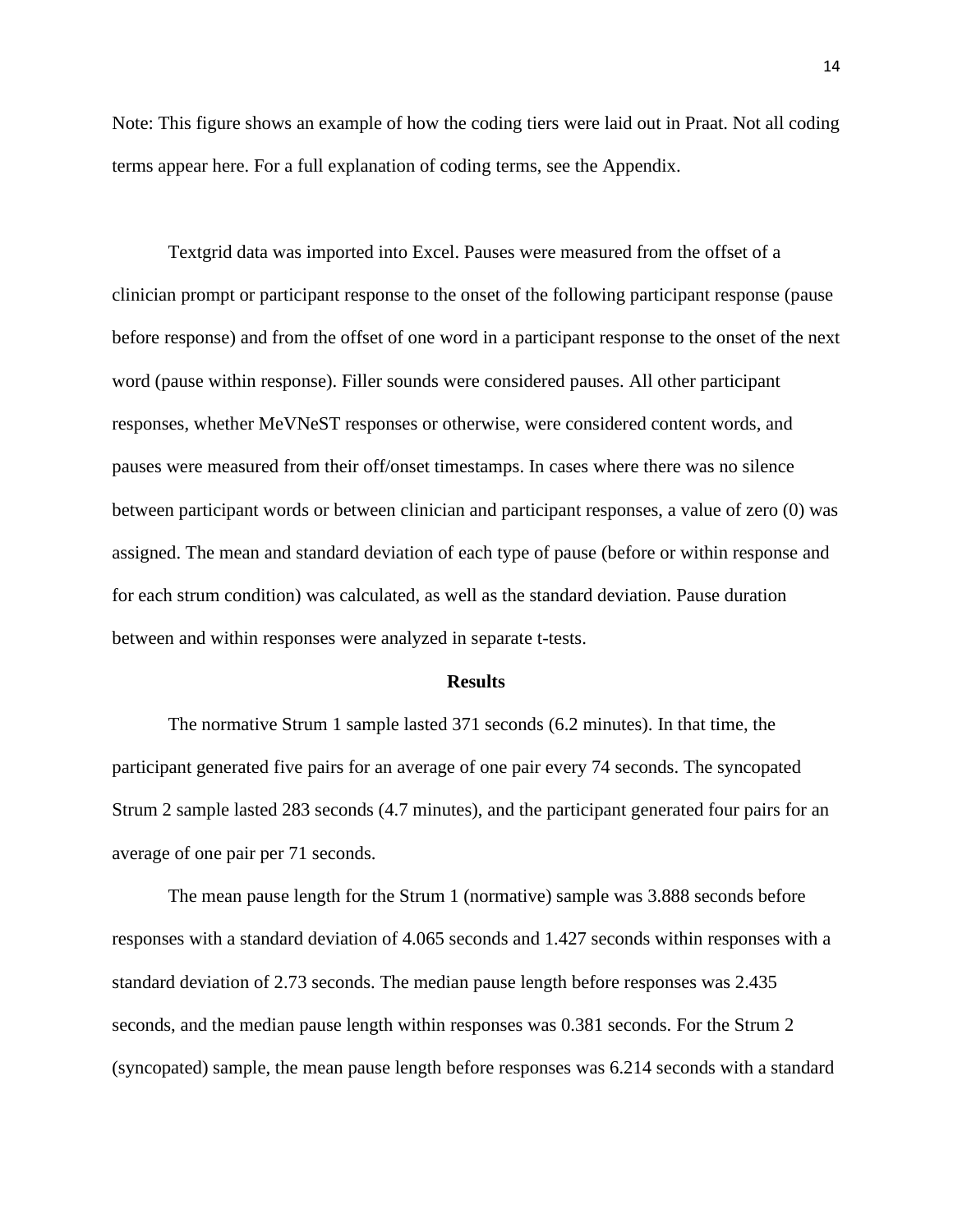deviation of 7.205 seconds and 0.848 seconds within responses with a standard deviation of 1.430 seconds. The median pause length before responses was 3.582 seconds, and the median pause length within responses was 0.320 seconds

Outliers were operationally defined as pause durations greater than two standard deviations from the mean for each strum condition and pause location. Outliers were removed to reduce the possibility of including atypically long pauses that reflected external interruptions (e.g., a particularly long pause due to a phone call or a written clinician cue that was not detectable in the audio sample). Five data points were removed from the Strum 2 sample—two from the "before" pauses and two from the "within" pauses. Five data points were also removed from the Strum 1 sample—two from the "before" pauses and two from the "within" pauses. In total, 93 data points were considered from the Strum 1 sample, 34 "before" and 59 "within", and 48 data points were considered from the Strum 2 sample, 18 "before" and 30 "within".

Means and standard deviations were then calculated based on the cleaned data (see Table 2, 3). The Strum 1 condition showed a 3.261 second mean for pauses before responses with a standard deviation of 3.188 seconds. There was a 0.935 second mean for pauses within responses with a standard deviation of 1.560 seconds. The Strum 2 condition showed a mean pause duration of 4.178 seconds before responses with a standard deviation of 3.225 seconds. The mean pause duration within responses was 0.450 seconds with a standard deviation of 0.075 seconds. T-tests showed no significant effect of strum type on pauses before responses,  $t(31)=0.89$ ,  $p=0.37$ . However, the effect of strum type was significant for pauses within responses, t(84)=2.07, p=0.04.

## **Table 2** *Pauses Before Responses*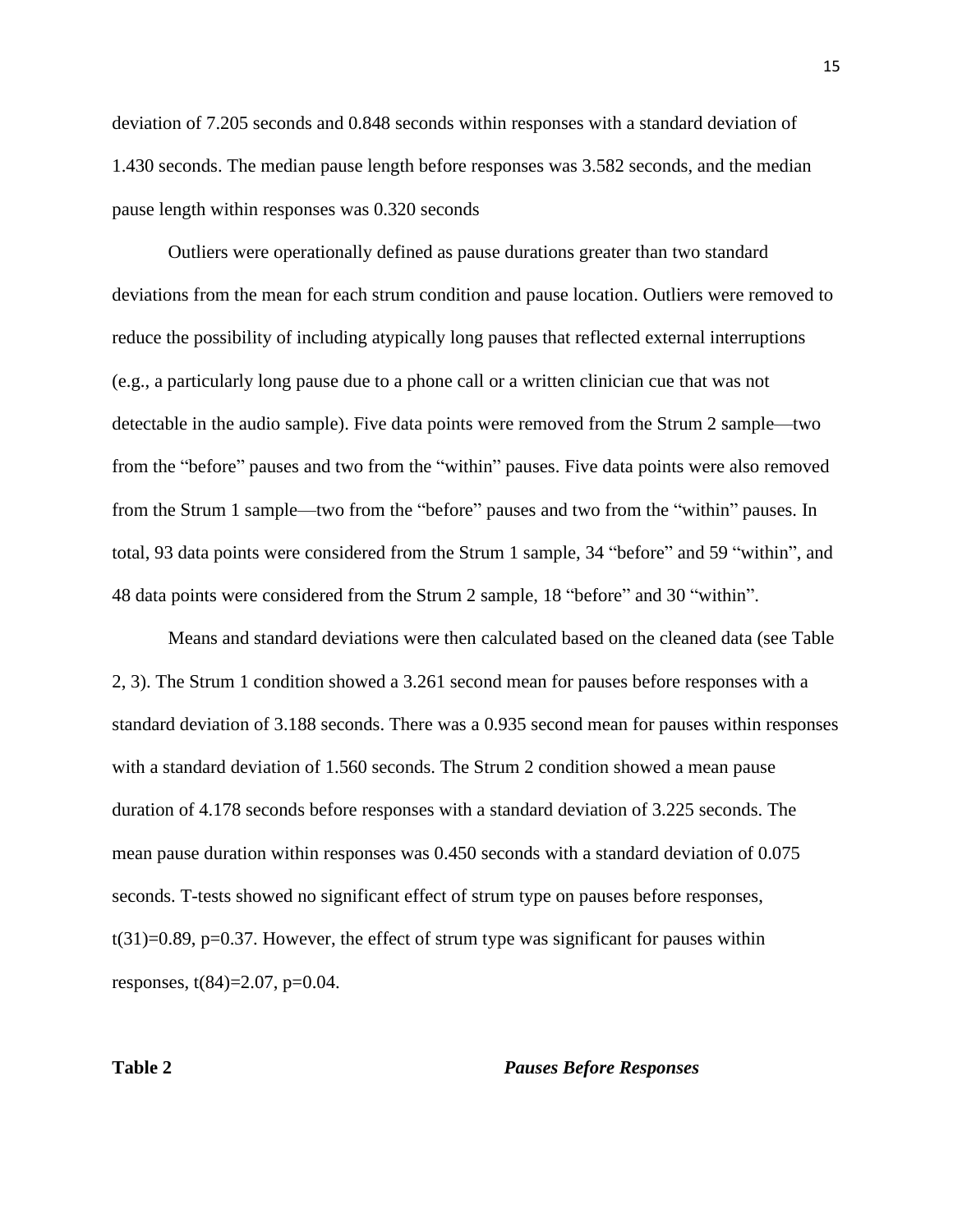|                       | Strum 1 | Strum 2 | <b>Pauses Within Responses</b> |              |         |  |  |  |
|-----------------------|---------|---------|--------------------------------|--------------|---------|--|--|--|
| Mean                  | 3.261   | 4.178   |                                | Strum 1      | Strum 2 |  |  |  |
| Standard deviation    | 3.188   | 3.225   | Mean                           | 0.935        | 0.450   |  |  |  |
| Number of data points | 34      | 18      | Standard deviation             | 1.560        | 0.075   |  |  |  |
| $t(31)=0.89$          |         |         | Number of data points          | 59<br>30     |         |  |  |  |
| $p=0.37$              |         |         |                                | $t(84)=2.07$ |         |  |  |  |
| Table 3               |         |         |                                | $p=0.04$     |         |  |  |  |

## **Discussion**

These results should be interpreted with caution given that data from only one individual are included in the analysis and that there were unequal numbers of observations across conditions. Additionally, data was drawn from only two of 14 possible samples for this participant. Nonetheless, these results provide preliminary evidence that the Strum 2 condition (syncopation on third beat of the measure) is associated with shorter pause durations within participant responses than the Strum 2 condition.

The results of this study show a statistically significant decrease in pause duration within responses under Strum 2 conditions. This is contrary to the initial hypothesis that the unsyncopated rhythm of Strum 1 would be more conducive to uninterrupted speech production. No statistically significant difference between strum conditions was found in pause duration before responses. This is also contrary to the initial hypothesis that the predictable rhythm of Strum 1 would be associated with shorter pauses before responses.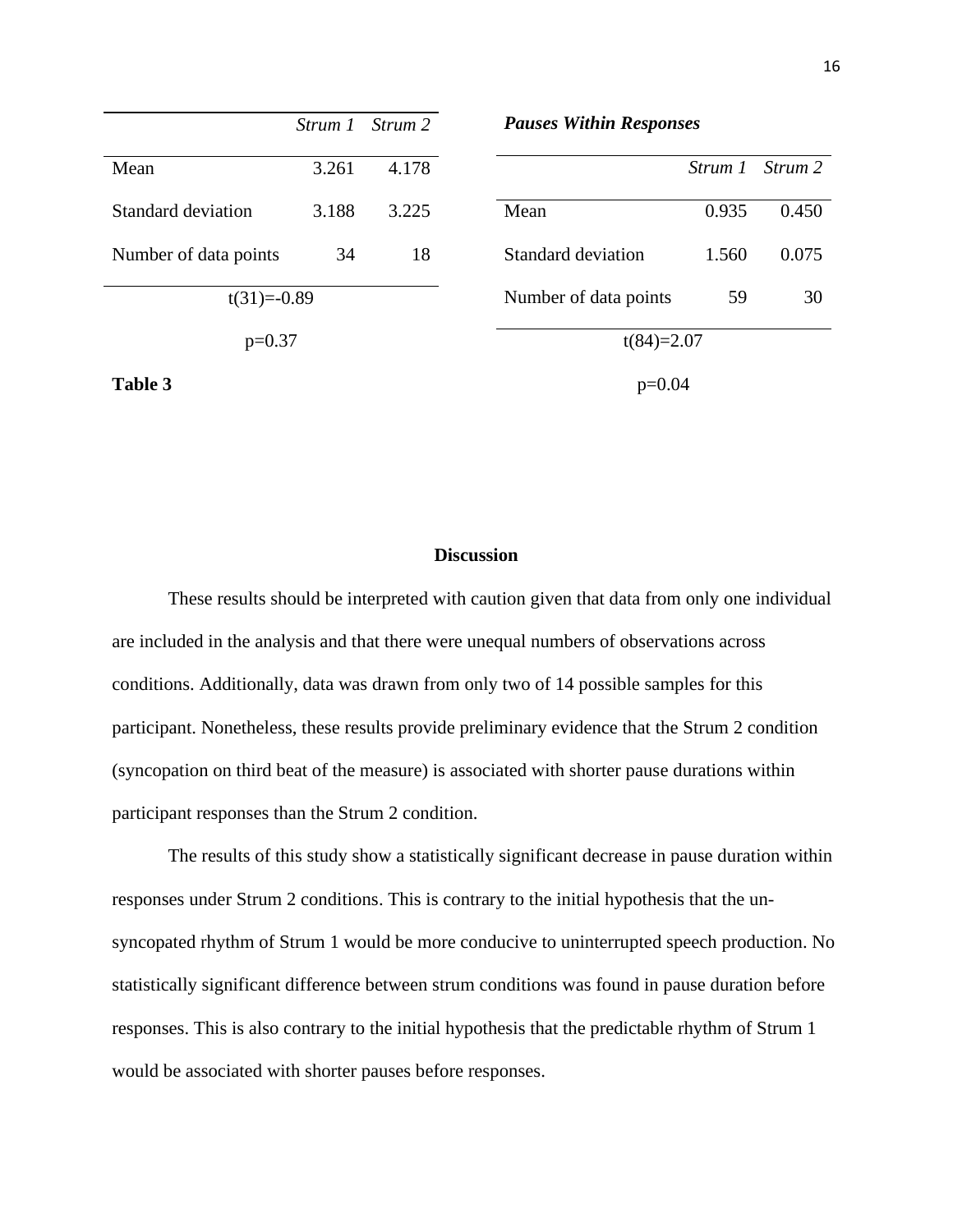There are several possible explanations for these findings. Rhythmically, the syncopation of the Strum 2 condition may have helped the participant to orient himself within the music by audibly differentiating between beats. Within the Strum 2 sample, the participant tended to speak in a syncopated rhythm that matched that of the strum condition. This may indicate that he found the syncopated rhythm easier to replicate than straight quarter notes. If this is the case, it should be noted that this may be an individual preference and may not hold true for all IWAs.

Rhythmically based speech therapy interventions have tended to rely on straight, metronomic beats to support client speech production. In MIT, for example, clients practice saying common phrases while tapping an even, unmetered (not divided into measures) foundational beat. Natural speech, however, uses a variety of rhythms. Some syllables and words are held longer than others; words may be flanked by silence or may connect to the next word without a pause. MIT protocol reflects this organic rhythm in that clients are taught to hold accented syllables twice as long as unaccented syllables. It is possible, however, that using a base rhythm that reflects the natural rhythm of speech—a syncopated rhythm such as the one in Strum 2, for example, or a dotted 6/8 rhythm such as the meter commonly found in Irish jigs—may also support smooth speech production for individuals with aphasia.

Due to the small sample size, it is also possible that differences in pause duration were due to external factors. For instance, the participant was practicing a different verb in both samples. It is possible that he simply found it easier to generate agent-patient pairs for one verb than for the other.

Zhang's MeVNeST sessions were based on improvised music. One of the strengths of this music therapy methods is its flexibility. However, this flexibility complicated the identification of strum conditions in this study. Zhang used a variety of rhythms across and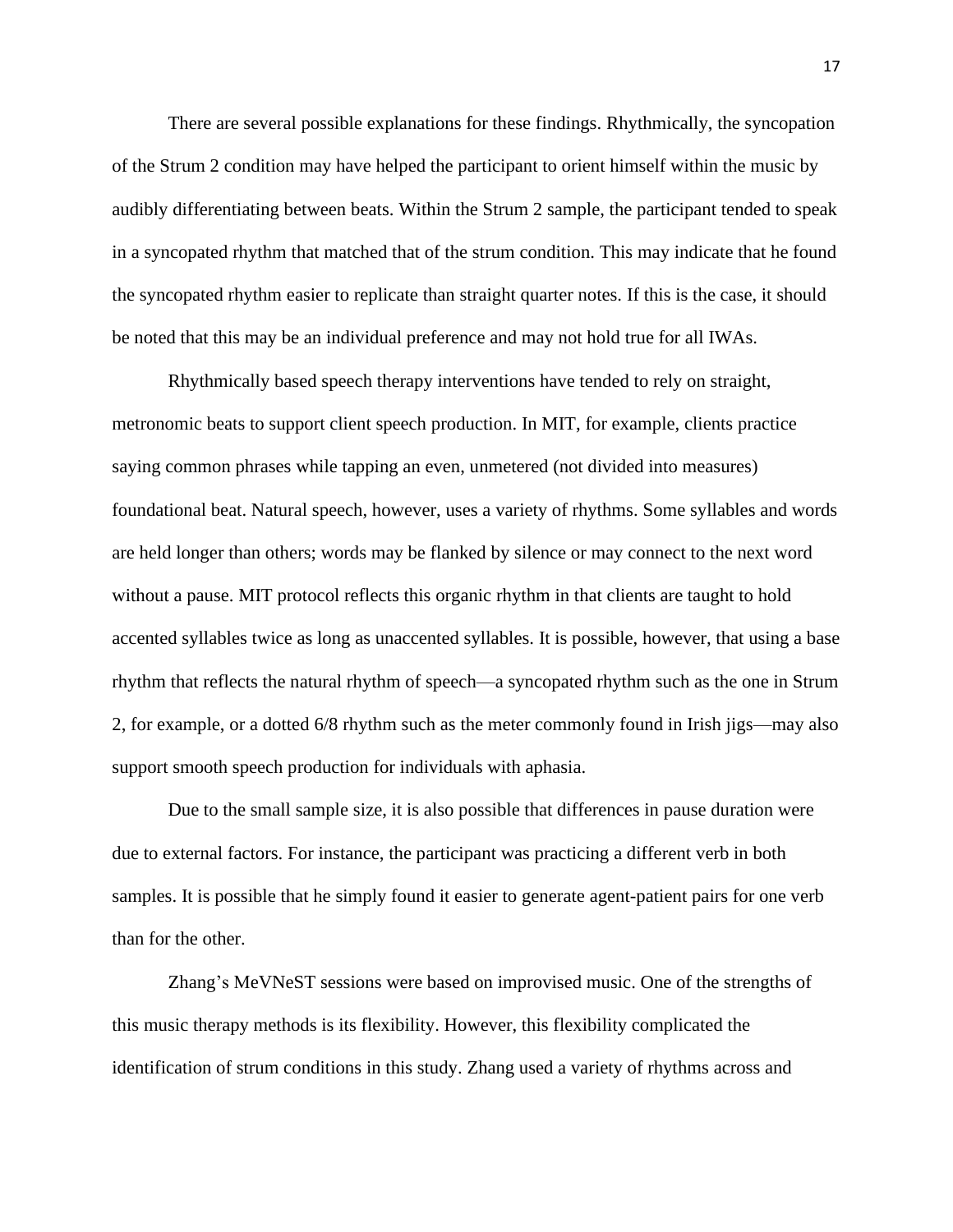within sessions. She also tended to adapt her playing to the participant's sung and spoken rhythms—pausing within participant pauses, for example, or simplifying a complex strum by switching to whole notes. The definitions for this study are therefore broad in order to apply to as many samples as possible. In a study devoted to the connection between accompaniment rhythm and speech pauses, it would be possible to establish more precise criteria and to hold more consistently to the predetermined rhythms during study sessions.

#### **Future Research**

This study raises potential opportunities for future research. Foremost is the possibility of examining the clinical use of syncopated rhythm in music therapy with IWA's. This study raises the possibility that there may be therapeutic benefit to the use of specific rhythms with this population. Future research may examine rhythms beyond the traditional 4/4 time, such as dotted 6/8 meter to see whether rhythms that closely mirror natural speech patterns may have a beneficial effect on client fluency.

The protocol developed in this study may also provide a foundation for further studies. In developing the protocol for this study, the author discovered the importance of consistency in coding guitar rhythms. Since the audio clips used for this study were drawn from improvisational MeVNeST sessions, many samples were unusable or provided only a weak example of a given strum condition. Future studies would be able to prioritize the use of a consistent, previously defined strum pattern that could be established early in the session.

#### **Conclusion**

This study sought to analyze the impact that strum pattern may have on IWA's fluency of speech. Future research into this topic should emphasize the practical use of rhythmic elements in music therapy with IWA's, particularly guitar rhythm, as this is a common accompaniment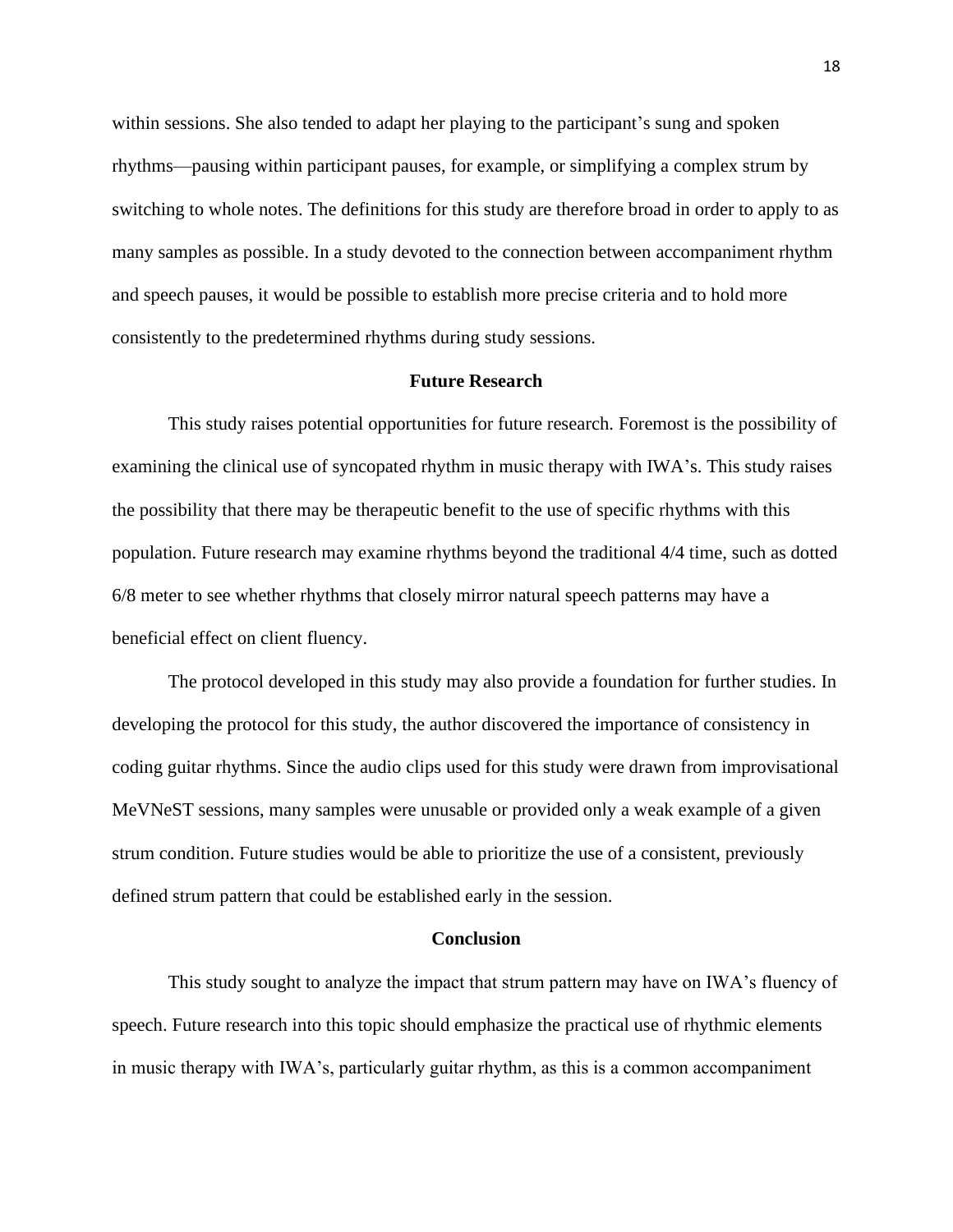instrument in music therapy sessions. This knowledge would allow music therapists to better support their client's growth and progress towards their goals.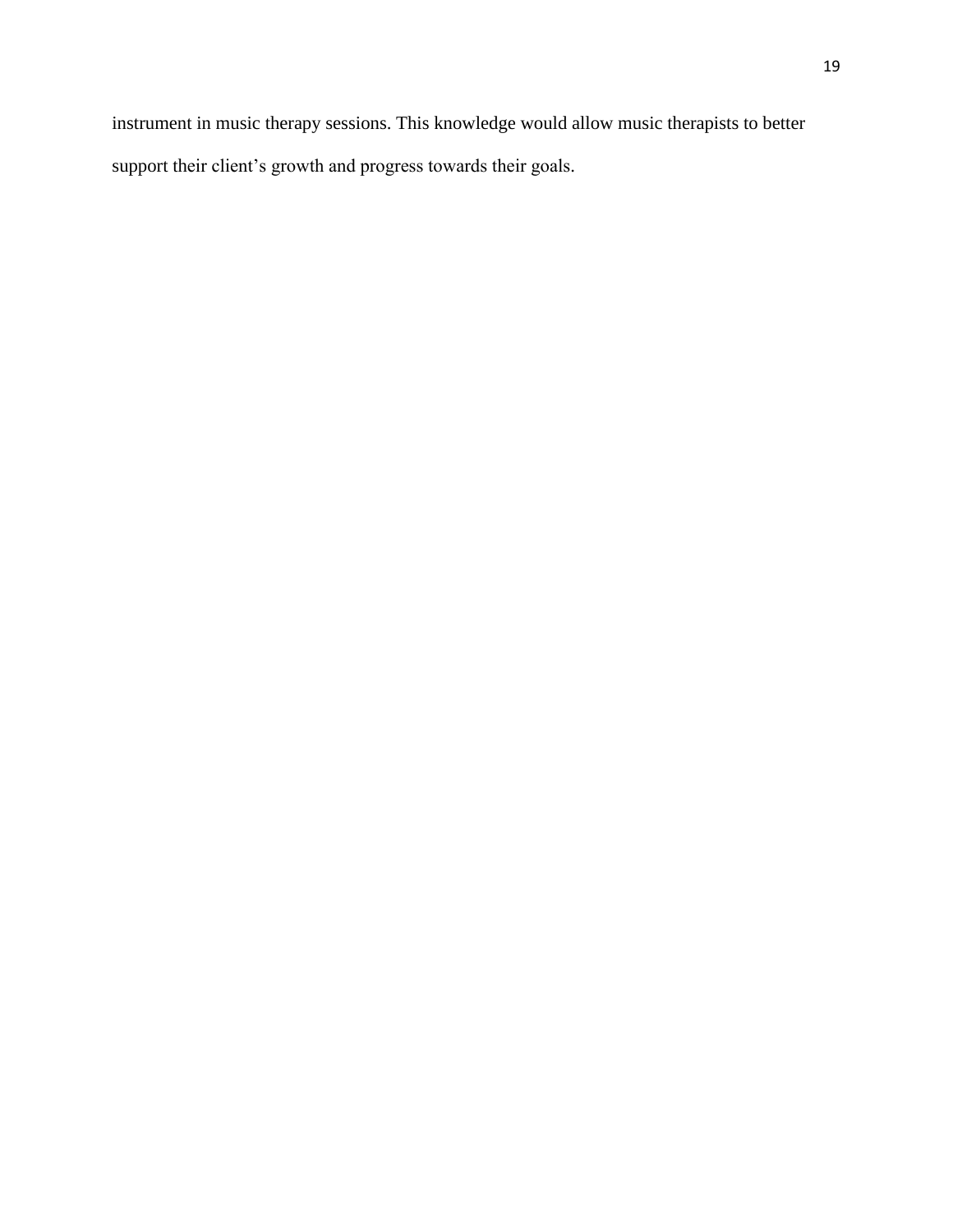## **References**

- Boersma, P. and Weenink, D. (2021) Praat: doing phonetics by computer (6151) [Computer software].
- Davis, G. A. (2011, February). *Aphasia therapy guide*. National Aphasia Association. Retrieved February 27, 2022, from https://www.aphasia.org/aphasia-resources/aphasia-therapyguide/
- Edmonds L. (2018) VNeST. In: Kreutzer J.S., DeLuca J., Caplan B. (eds) Encyclopedia of Clinical Neuropsychology. Springer, Cham.<https://doi-org.libproxy.temple.edu/> 10.1007/978-3-319-57111-9\_9130
- Fujii, S., & Wan, C. Y. (2014). The role of rhythm in speech and language rehabilitation: The SEP hypothesis. *Frontiers in Human Neuroscience*, *8*. [https://doi.org/10.3389/fnhum.](https://doi.org/10.3389/fnhum) 2014.00777
- Hobson, M. R. (2006). The collaboration of music therapy and speech-language pathology in the treatment of neurogenic communication disorders: Part I--diagnosis, therapist roles, and rationale for Music. *Music Therapy Perspectives*, *24*(2), 58–65.<https://doi.org/10.1093/> mtp/24.2.58
- National Aphasia Association. (n.d.). *Home*. National Aphasia Association. Retrieved February 25, 2022, from https://www.aphasia.org/
- Lee, Y. S., Thaut, C., & Santoni, C. (2018). Neurological Music Therapy for Speech and Language Rehabilitation. In M. Thaut (Ed.), *The Oxford Handbook of Music and the Brain* (pp. 714–737). essay, Oxford University Press. Retrieved February 24, 2022, from <https://www-oxfordhandbooks-com.libproxy.temple.edu/view/10.1093/oxfordhb/> 9780198804123.001.0001/oxfordhb-9780198804123.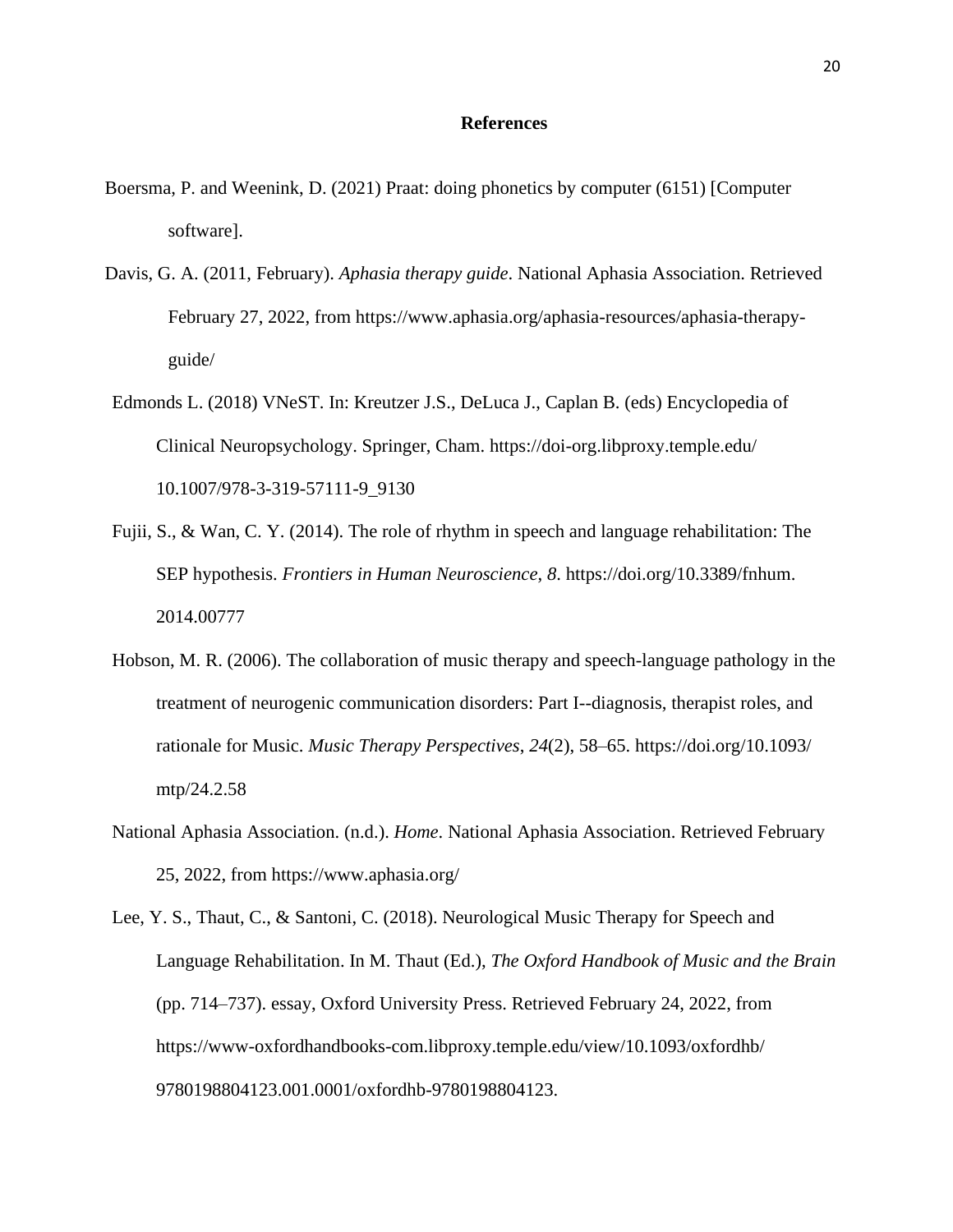- Lim, K.-B., Kim, Y.-K., Lee, H.-J., Yoo, J., Hwang, J. Y., Kim, J.-A., & Kim, S.-K. (2013). The therapeutic effect of neurologic music therapy and speech language therapy in post-stroke aphasic patients. *Annals of Rehabilitation Medicine*, *37*(4), 556–562.<https://doi.org/> 10.5535/arm. 2013.37.4.556
- Stahl, B., Kotz, S. A., Henseler, I., Turner, R., & Geyer, S. (2011). Rhythm in disguise: Why singing may not hold the key to recovery from aphasia. *Brain*, *134*(10), 3083–3093. https://doi.org/10.1093/brain/awr240

Thaut, M. H., & McIntosh, G. C. (2014). Neurologic music therapy in stroke rehabilitation. *Current Physical Medicine and Rehabilitation Reports*, *2*(2), 106–113. https://doi.org/10.1007/s40141-014-0049-y

- Thaut, M. H., McIntosh, G. C., & Hoemberg, V. (2015). Neurobiological foundations of neurologic music therapy: Rhythmic entrainment and the motor system. *Frontiers in Psychology*, *5*. https://doi.org/10.3389/fpsyg.2014.01185
- Zhang, J.-W. (in progress). *Developing Improvised Generative Speech Protocol for People with Aphasia: Music Enriched Verb Network Strengthening Treatment (MeVNeST)* (dissertation).
- Zumbansen, A., Peretz, I., & Hébert, S. (2014). The combination of rhythm and pitch can account for the beneficial effect of melodic intonation therapy on connected speech improvements in Broca's aphasia. *Frontiers in Human Neuroscience*, *8*. https://doi.org/10.3389/fnhum.2014.00592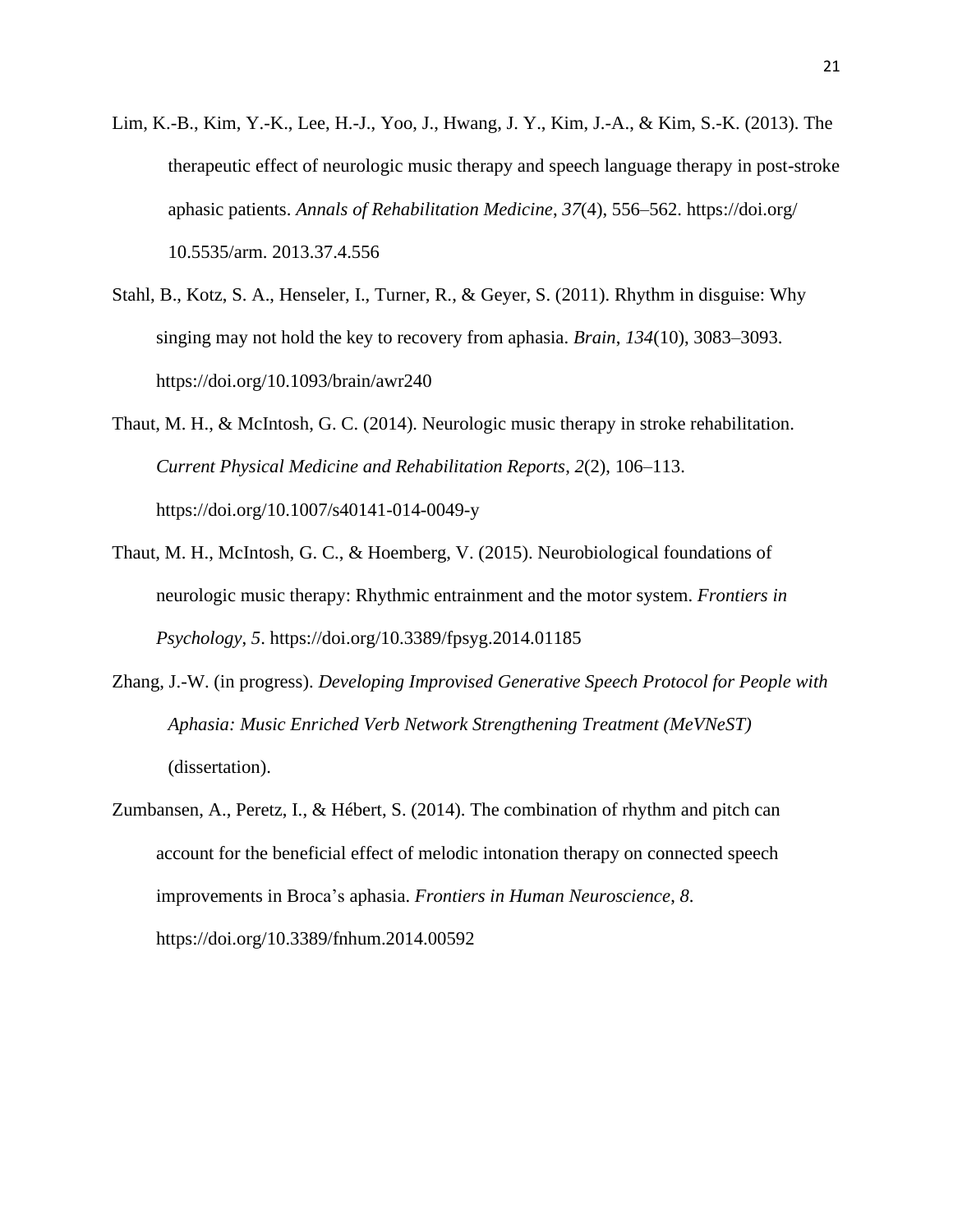## **Appendix**

## **Praat Coding Key and Definitions**

## I. **Tier 1—Categories:** Coding of transcription data

- a. Clinician responses:
	- i. **I**=scripted instruction or prompt
		- 1. e.g., "Who chops what?"
	- ii. **S**=semantic cue
		- 1. e.g., "Who might brush a horse?"
	- iii. **Ph**=phonetic cue
		- 1. e.g., "Try a word that starts with *ss*."
	- iv. **Rf**=reflection of response
		- 1. e.g., Participant says, "Barber brushes hair." and clinician replies,

"The barber brushes the hair."

## b. Participant:

- i. **F**=filler word or sound
	- 1. e.g., "umm"
- ii. **A**=spoken or sung MeVNeST response
	- 1. e.g., "Chef chops carrots"
- iii. **M**=Musically licensed pause
	- 1. e.g., waiting for downbeat of next phrase to sing response
- c. Both:
	- i. **O**=other response
		- 1. e.g., "I'm not sure"